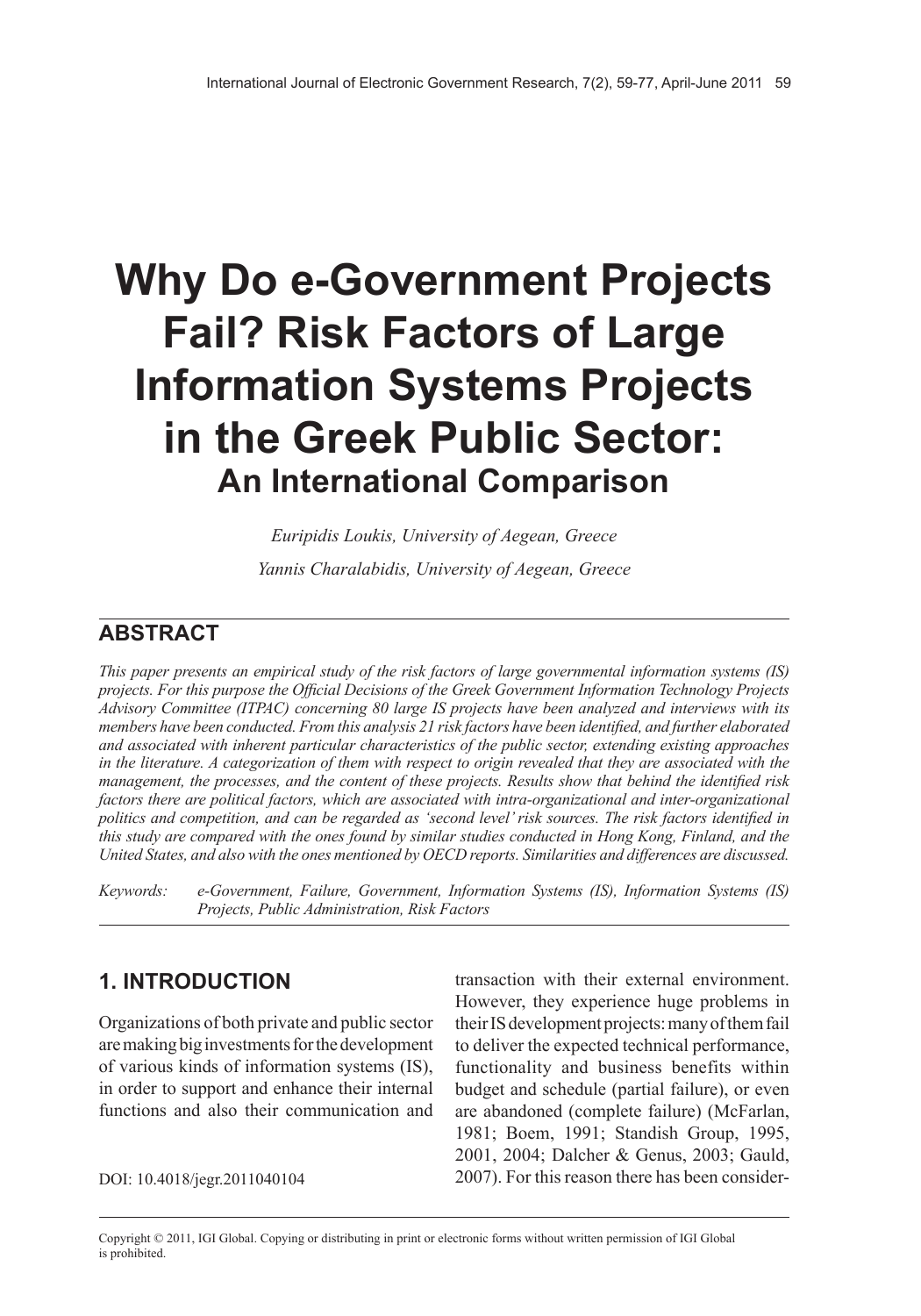able literature about IS projects failure, which is reviewed in the next section. However, this previous literature is focused mainly on the private sector, though government organizations experience such problems as well, of similar or even higher magnitude (Poulymenakou & Holmes, 1996; Cabinet Office, 2000; Heeks, 2003; OECD, 2001, 2003; Gauld, 2007) emphasize that in its member states governments have big problems when implementing large IT projects. These problems are regarded by OECD (2001, 2003) as 'the Hidden Threat to E-Government' and it is concluded that 'Unless governments learn to manage the risks connected with large public IT projects, these e-dreams will turn into global nightmares'. Also, previous literature is focused mainly on private sector enterprises of a few highly developed and technologically advanced countries (e.g. USA, Great Britain, etc.), and recently mainly on software development projects.

Therefore the scope of this research should be broadened. Additional research is required concerning the risk factors of government IS projects as well, in multiple cultural and socioeconomic contexts, covering the whole range of activities of the IS projects and not only software development. Also, taking into account that the limited research conducted on the risk factors of government IS projects has mainly the form of case studies, it is necessary to conduct further research on this topic based on bigger samples of projects in order to draw more generalizable conclusions.

In this direction the research objectives of the present study are:

- to investigate empirically the risk factors of the large government IS projects, based on a big sample of such projects implemented in the Greek public sector,
- to understand the main sources of risk in the large government IS projects,
- to compare with risk factors identified by similar studies conducted in other national contexts, and to identify and analyze similarities and differences.

The results of the present study are generally interesting and useful to researchers, practitioners, professional societies, educational institutions and consulting companies in the areas of public administration and information systems. It is of critical importance to reduce drastically the abovementioned high failure rates of IS projects, by systematically studying and understanding their risk factors, and by developing appropriate strategies for managing them, so that the high and ambitious IS investments made by governments of many countries (Commission of the European Communities, 2005 and 2006; United Nations, 2008) can offer the expected high levels of benefits.

This paper is organized as follows: initially in section 2 the main streams and conclusions of the previous literature on the risk factors of IS projects are briefly reviewed. Next in section 3 the research method and data are described, while in section 4 the results are presented, concerning the risk factors of large Greek Government IS projects. In section 5 these risk factors are analyzed and categorized in order to understand the basic origins of risk. In section 6 the above results are compared with the results of other similar studies conducted in other national contexts, and similarities and differences are identified and analyzed. Finally in section 7 the conclusions, implications and directions for future research are presented.

# **2. LITERATURE REVIEW**

Understanding and reducing the unacceptably high failure rates of IS projects has been a major research topic for more than 30 years, due to the very high financial and non-financial costs of these failures. The main objectives of this research have been the identification of the main risk factors, defined as conditions that can present serious threats to the successful completion of an IS project within budget and schedule (Schmidt et al., 2001), the assessment of the risks they create and the development of strategies for managing these risks. We have made an extensive review of this literature,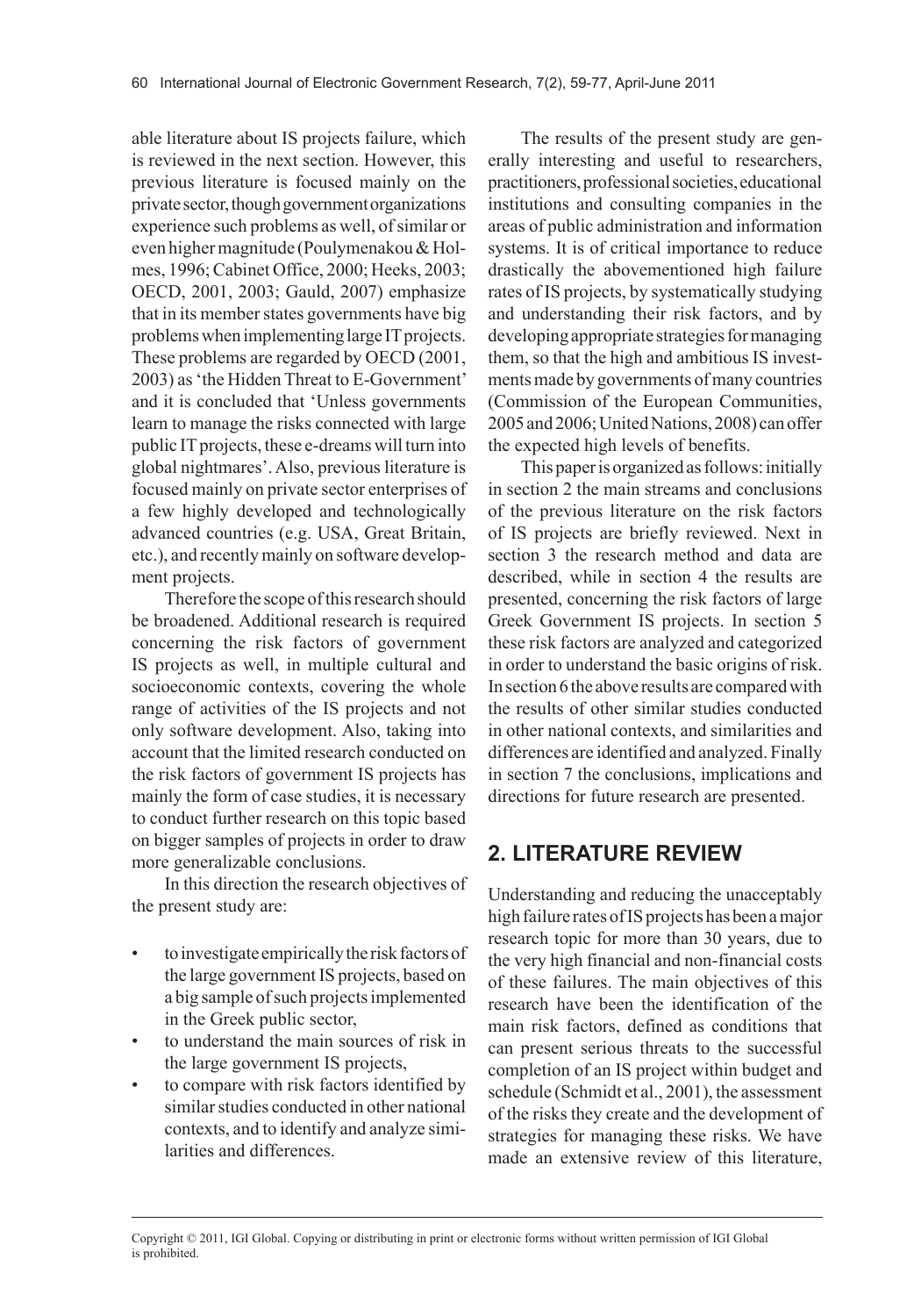and in this section in 2.1 its main three research streams are outlined (for each stream some representative studies are cited and the most important of them are discussed in more detail), followed by the main conclusions drawn from this literature review in 2.2.

#### **2.1. Main Research Streams**

The first stream investigates the risk factors of IS projects in general in various levels of detail: there are some studies at a higher level of abstraction attempting to identify the main groups or sources of risk factors, while some others go into more detail attempting to identify the particular risk factors aiming to provide direct assistance to IS project managers (Zmud, 1979; Lucas, 1981; McFarlan, 1981; Lyytinen & Hirschheim, 1987; Willcocks & Margetts, 1993; Saarinen & Vepsalainen, 1993; Lai & Mahapatra, 1997; OECD, 2001, 2003; Heeks, 2003; Royal Academy of Engineering and the British Computer Society, 2004; Gauld, 2007). From this stream it is worth mentioning the work of Willcocks and Margetts (1993), who developed an interesting framework for risk analysis of IS projects, based on the conclusions of previous relevant studies. According to this framework the IS projects face four categories of risk factors as to their source. The first category of risk factors are associated with the 'Outer Context' of the organization, e.g. with the economy, the political environment, the government policies, the market, the competition, etc., and in the public sector with the legal framework (e.g. laws, decrees, guidelines), the funding allocations, etc. The second category of risk factors are associated with the 'Inner Context' of the organization, e.g. with its strategy, structure, management, rewards system, human resources and industrial relations arrangements, culture, IS infrastructure and management, etc. The third category is associated with the 'Content' of the specific IS project, e.g. with its size, technology, impact, etc. Finally the fourth category of risk factors are associated with the 'Process' of the project, e.g. with the implementation plan, the experience of the project team, the participation and training of the users, etc.

With respect to public sector OECD in its relevant Policy Brief (OECD, 2001) state that governments face big problems and failures when implementing large IS projects, and identify a set of basic risk factors of these projects: large size, limited involvement of end-users, inappropriate governance structures, limited attention to business process change, use of emerging and immature technologies, weaknesses in managing relationships with external vendors, lack of specialized and knowledgeable human resources, weaknesses in project management and risk management and lack of accountability of business management. Also, some interesting case studies have been conducted of partially or totally failed IS projects in the public sector, which offer insight into the main risk factors that caused failure. For instance, Gauld (2007) analyzes the failure and abandonment of a large IS project in a public New Zealand hospital. He concluded that, in addition to the risk factors found in private sector IS projects, the public sector organizations face some additional unique political and organizational risk factors, which increase failure rates. In particular, he identified critical political risk factors associated with central policies, directions and 'messages' from Ministries and political leaders (e.g. acquire 'off the self' software used by other hospitals in New Zealand), which put pressure towards selecting solutions being totally inappropriate for the particular public organization; he concludes that in the public sector there is a stronger influence of political factors as opposed to economic factors in the decision making process. Furthermore, he identified critical organizational risk factors associated with the much higher resistance to process reengineering in IS projects, the lower organizational capacity for successful IS projects implementation and the higher complexity of processes that characterizes the public sector in comparison with the private.

However, the IS practitioners' and researchers' community gradually realized that the most risky part of an IS project (i.e. the one with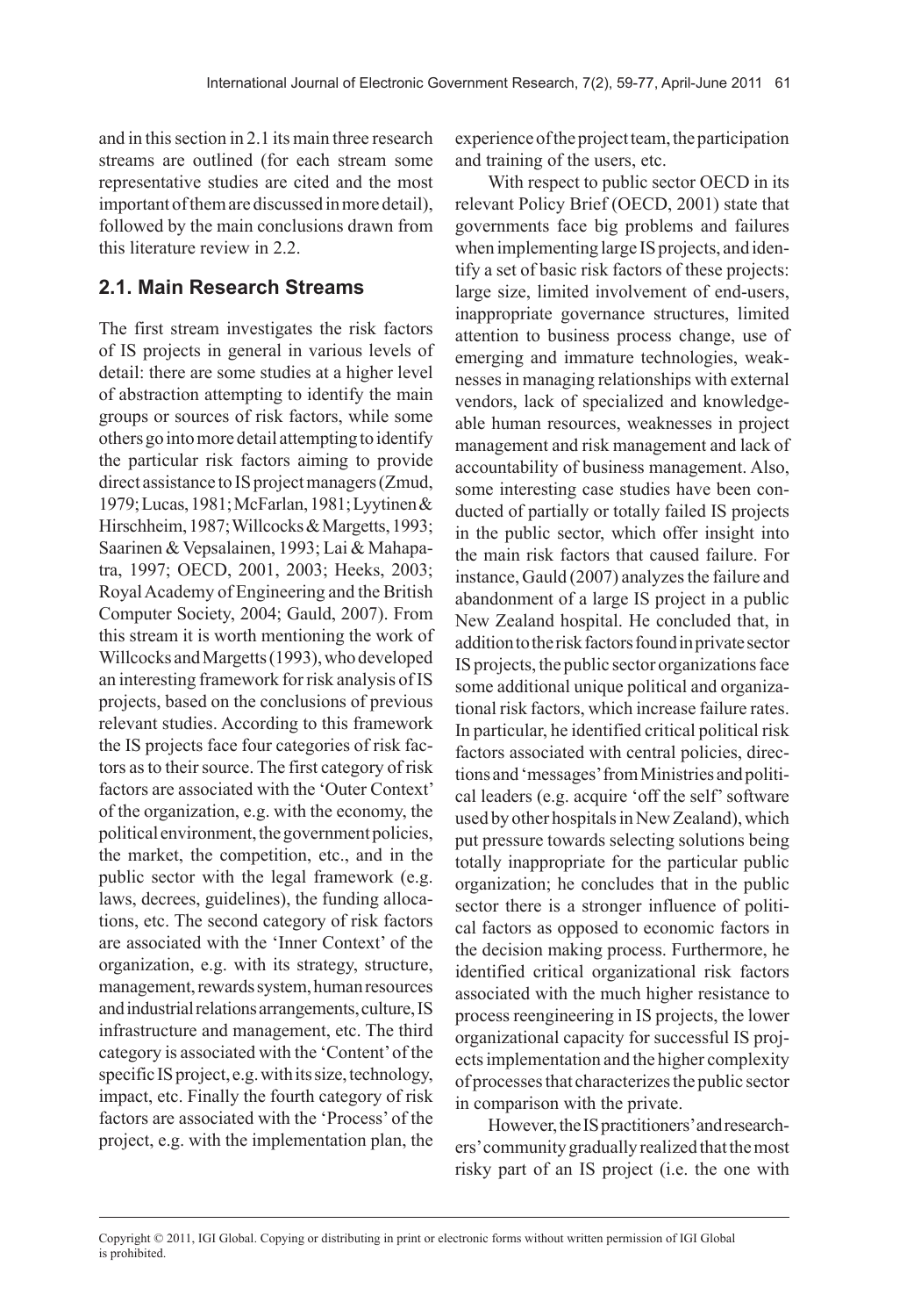| N <sub>0</sub> | <b>RISK FACTORS</b>                                        |  |
|----------------|------------------------------------------------------------|--|
| 1              | Lack of top management commitment to the project           |  |
| $\overline{c}$ | Failure to gain user commitment                            |  |
| 3              | Misunderstanding the requirements                          |  |
| $\overline{4}$ | Lack of adequate user involvement                          |  |
| 5              | Lack of required knowledge/skills in the project personnel |  |
| 6              | Lack of frozen requirements                                |  |
| 7              | Changing scope/objectives                                  |  |
| 8              | Introduction of new technology                             |  |
| 9              | Failure to manage end-user expectations                    |  |
| 10             | Insufficient/inappropriate staffing                        |  |
| 11             | Conflict between user departments                          |  |

*Table 1. Software projects risk factors common to USA, Finland and Hong Kong*

the highest probability of complete or partial failure) is the software development, so a second research stream emerged focusing on the investigation of the risk factors of the software development (sub)projects (Boehm, 1991; Keil et al., 1998; Schmidt et al., 2001; Barki et al., 2001; Walace et al., 2004a, 2004b; Han & Huang, 2007). While the first research stream identified the most important factors that give rise to threats to the successful completion of an IS project as a whole, it was an imperative to examine how important these 'generic' risk factors are for the software development part of the project in particular, and whether there are additional risk factors 'specific' to software development that give rise to significant threats to its successful completion. From this research stream it is worth mentioning an international study of software development projects risk factors presented by Keil et al. (1998) and Schmidt et al. (2001). It is based on three simultaneous 'ranking - type' Delphi surveys conducted in three different cultural settings: in USA, Finland and Hong Kong. It is concluded that risk factors change with time and also depend highly on the cultural, socioeconomic and organizational context. However, eleven risk factors were found, which were common to all three countries, and are shown in Table 1,

in the order of their average rankings (for each of these risk factors the average of its rankings over these three countries was calculated and then used for sorting them).

Recently, after 2000, there is also a trend to investigate not only the generic risk factors that characterize IS projects in general, but also the risk factors that characterize particular types of IS projects, which are considered as highly risky, such as ERP systems projects or ebusiness projects, giving rise to an interesting new research stream (Sumner, 2000; Addison, 2003; Botta-Genoulaz et al., 2005; Moon, 2007).

#### **2.2. Conclusions from Literature Review**

The main conclusion from this literature review is that extensive research has been conducted for identifying and understanding the risk factors and sources of IS projects, in order to reduce the high rates of failures (complete or partial) of these projects for more than 30 years. This research has produced a useful body of knowledge, however, most of the studies that have been conducted in this area are focused on private sector enterprises, even though government organizations experience such problems and failures as well (OECD, 2001; Gauld,

Copyright © 2011, IGI Global. Copying or distributing in print or electronic forms without written permission of IGI Global is prohibited.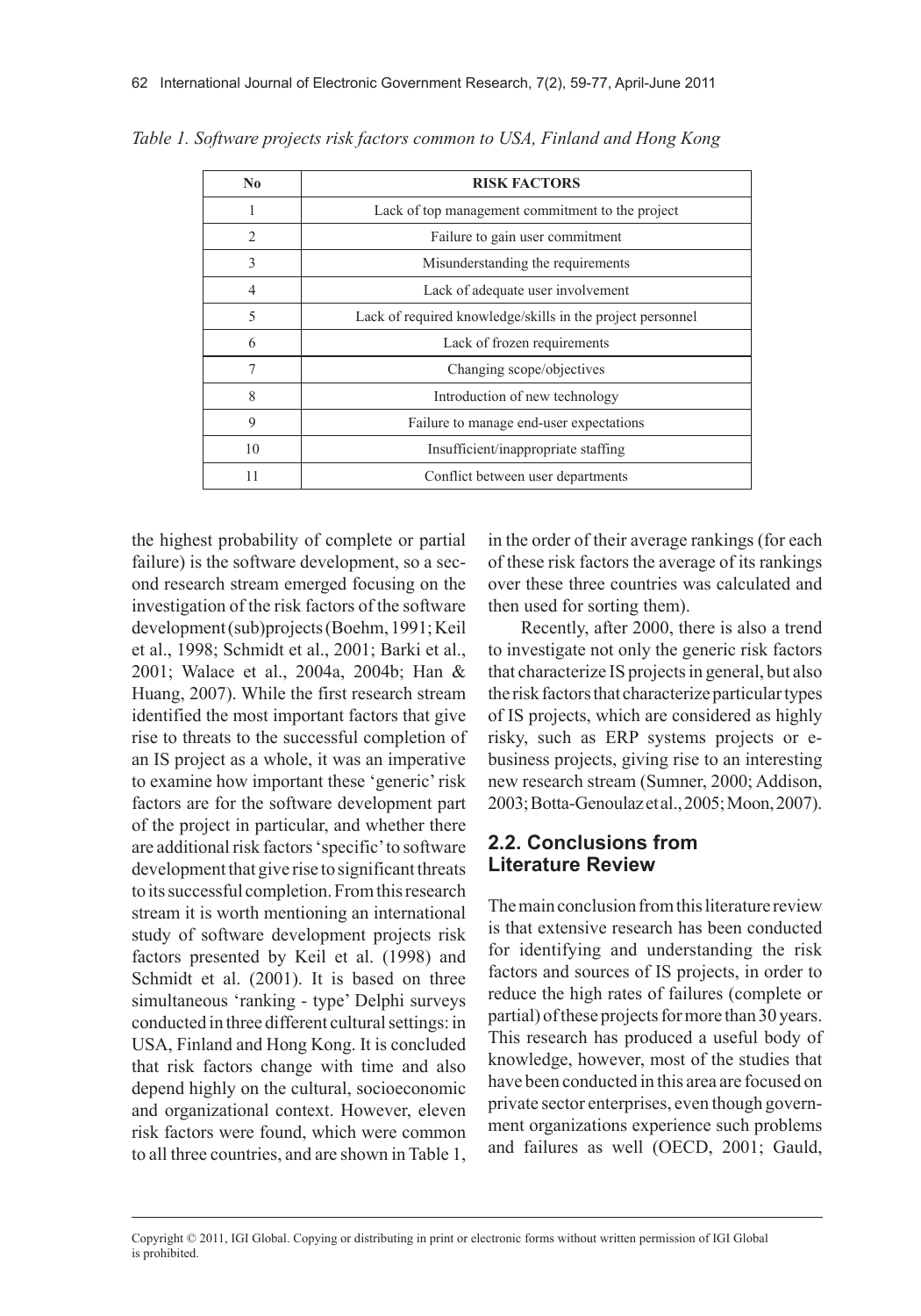2007); their conclusions cannot be directly and automatically transferred to the government organizations, due to the significant differences of public organizations in comparison with the private ones, which have been extensively analyzed and emphasized in the relevant literature (Caudle et al., 1991; Lane, 1995; Flynn, 2002) and concern their external environment, the scope and nature of their activities, their strict legal constraints, their size, internal structure and processes, etc. Furthermore, the limited research that has been conducted concerning the risk factors of government IS projects has the form of case studies; there is a lack of empirical research based on larger samples of projects which could provide more generalizable conclusions.

Also, most of the studies that have been conducted on IS projects risk factors 'have been limited by the lack of a cross-cultural perspective' (Schmidt et al., 2001), based mainly on data from USA, Great Britain and a few other highly developed and technologically advanced countries. Their conclusions reflect to some extent the cultural, business and technological context of these countries, which is quite different from the context of most other countries (e.g. developing ones); therefore further research is required on IS projects risk factors in other types of national contexts.

Another conclusion drawn from this literature review is that the most recent research on IS projects risk factors is focused mainly on software development projects; it does not investigate sufficiently the risk factors associated with the whole lifecycle of an IS project, which usually includes not only software development activities, but also many other types of activities as well, e.g. request for proposals documents preparation, contracts preparation, negotiation and management activities, hardware procurement activities, networks development activities, etc. So further research is required investigating the risk factors in the whole lifecycle of an IS project.

Based on these conclusions and aiming to contribute to closing the abovementioned research gaps, this study investigates the risk

factors of the large public sector IS projects in the Greek public sector. This is a very interesting national context, since Greece does not belong to the few highly developed and technologically advanced countries, has a smaller size of internal market, smaller average firm size and lower intensity of competition; also, it is characterized by lower level of ICT penetration and Internet usage in comparison with the highly developed countries, and in general limited tradition in adopting and using sophisticated technologies in both the public and the private sector.

From the numerous papers on IS projects risk factors we reviewed we selected the most relevant and appropriate ones in order to use their conclusions/findings in our study for addressing our basic research questions which have been stated in the Introduction. In particular, since one of our basic research objectives is to understand the main sources of risk in the large government IS projects, we selected to use in this study the conclusions/findings of two papers that provide frameworks for the classification of the identified risk factors as to their origin: the ones of Willcocks and Margetts (1993) and Wallace et al. (2004a). Also, since another basic research objective of this study is to compare the identified risk factors with the ones found by similar studies in other national contexts, we selected to use for this purpose the studies of Schmidt et al. (2001), OECD (2001) and Gauld (2007).

## **3. RESEARCH METHOD AND DATA**

The research method we followed for identifying the risk factors of the large IS projects was based on the study and analysis of the Official Decisions of the Greek Information Technology Projects Advisory Committee (ITPAC) and also on interviews with all its members. In Greece, all large government IS projects with a budget exceeding 1 million Euro have to be approved by the Minister of Interior, Public Administration and Decentralization. For this purpose the ITPAC has been established, which is a high-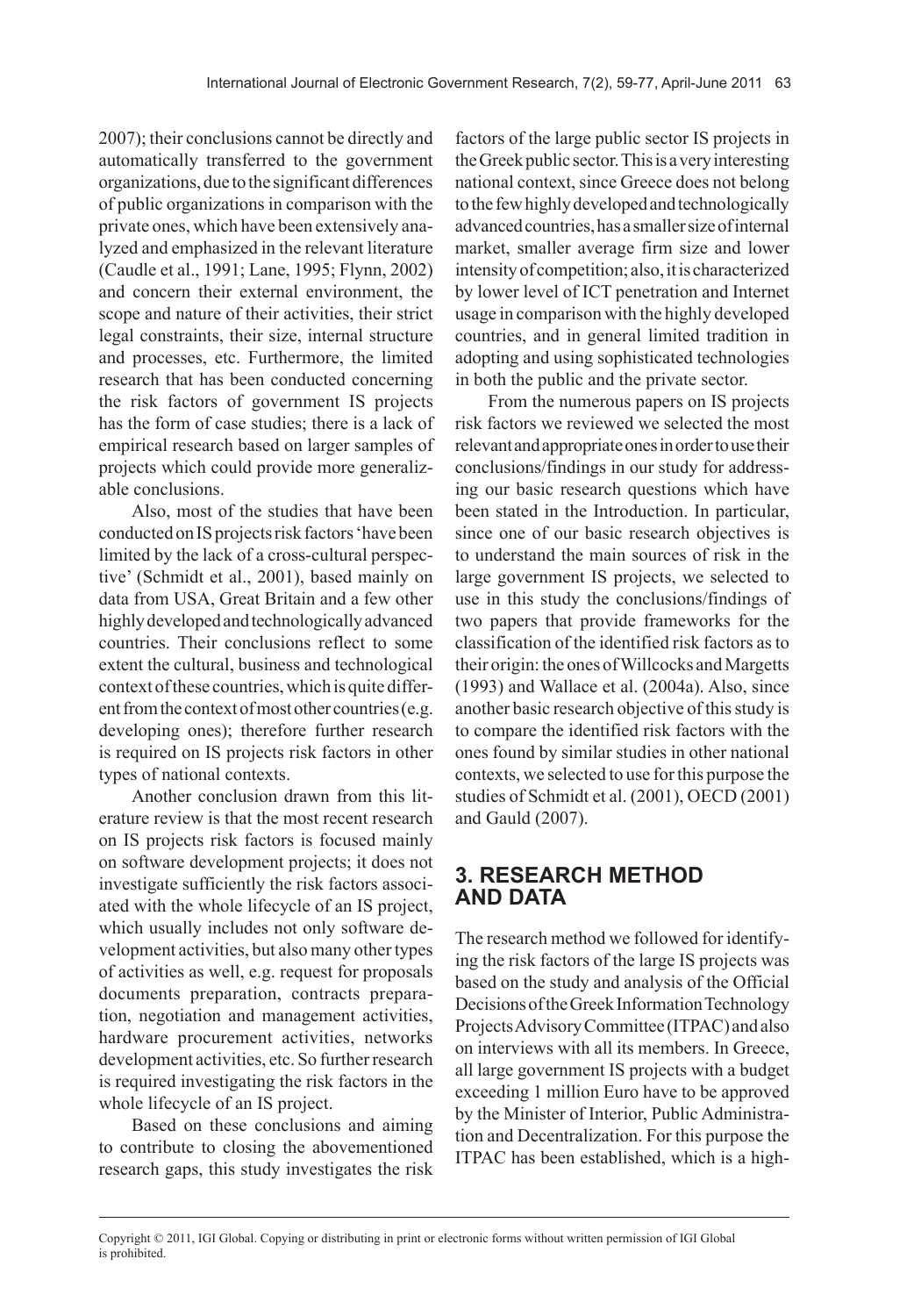level scientific committee, consisting of highly respectable and experienced IS professionals, usually IS Directors of Ministries and University Professors in the area of IS or other relevant areas. For each large IS project the competent Ministry submits to ITPAC a predefined set of documents about it, which includes description of its current IS infrastructure and personnel, detailed functional and technical description of the project, detailed budget, implementation plan and analysis of all project activities, description of project team, request for proposals (RFP) document(s), proposed contract(s), etc. The ITPAC examines these documents, discusses them and finally prepares an proposal to the Minister of Interior, Public Administration and Decentralization concerning the approval or not of the project, and also a number of 'recommendations' concerning necessary modifications, corrective actions, etc.; each recommendation is a 'diplomatic' expression of a highly important risk factor in this project, which can have an extremely negative impact on it if not properly managed.

The research approach we adopted in the present study, based on the analysis of the Official Decisions of ITPAC, is similar to the typical 'Delphi surveys' frequently used by other studies (Schmidt et al., 2001), but offers significant advantages over it: the members of ITPAC have a much more serious, professional and responsible involvement in the identification of the risk factors of IS projects (they have to produce official documents on them) than the participants in a typical Delphi survey, who usually regard it as a 'research exercise' of minor importance for them. Also, the interaction among the members of ITPAC is much higher than the interaction among the participants in a typical Delphi survey. Furthermore, the 'open' research approach we adopted in this study offers significant advantages in comparison to the alternative approach of combining risk factors identified by previous relevant research, creating a consolidated list of risk factors, and then presenting it to experienced experts and asking them to rate the importance of each

risk factor of this list (e.g. on a 10 point scale), which has been used by several similar studies. Such a research approach can result in missing significant risk factors, which are specific to the context under examination (i.e. the Greek public sector), but do not exist in the other contexts, from which the above 'consolidated risk factors list' has been derived. Additionally, the above approach is combined with qualitative research (Ragin, 1994; Maylor & Blackmon, 2005) based on in-depth semi-structured interviews with the ITPAC members.

In particular, the research method we followed in this study included the following seven steps, which are shown in Table 2:

- 1. Initially, the 80 ITPAC Official Decisions between 2000 and 2005 were studied and analyzed.
- 2. Then, in-depth semi-structured interviews were conducted with all members of the ITPAC, in which they were asked to explain to us in detail the recommendations included in the above Official Decisions and the reasons and justifications behind each of them. All these interviews were conducted in two or three parts of 1-2 hours duration each, tape-recorded and transcribed; finally, in each of these official decisions were attached the explanations of its recommendations provided by the ITPAC members in the above interviews.
- 3. A generalization and consolidation of the recommendations included in the above ITPAC Official Decisions followed, which was necessary because each of them was specialized for a particular project. Each author working separately grouped similar specialized recommendations into one consolidated recommendation and in this way finally produced a list of consolidated recommendations; then the results of the two authors were compared and differences were resolved.
- 4. For each of these consolidated recommendations each author working separately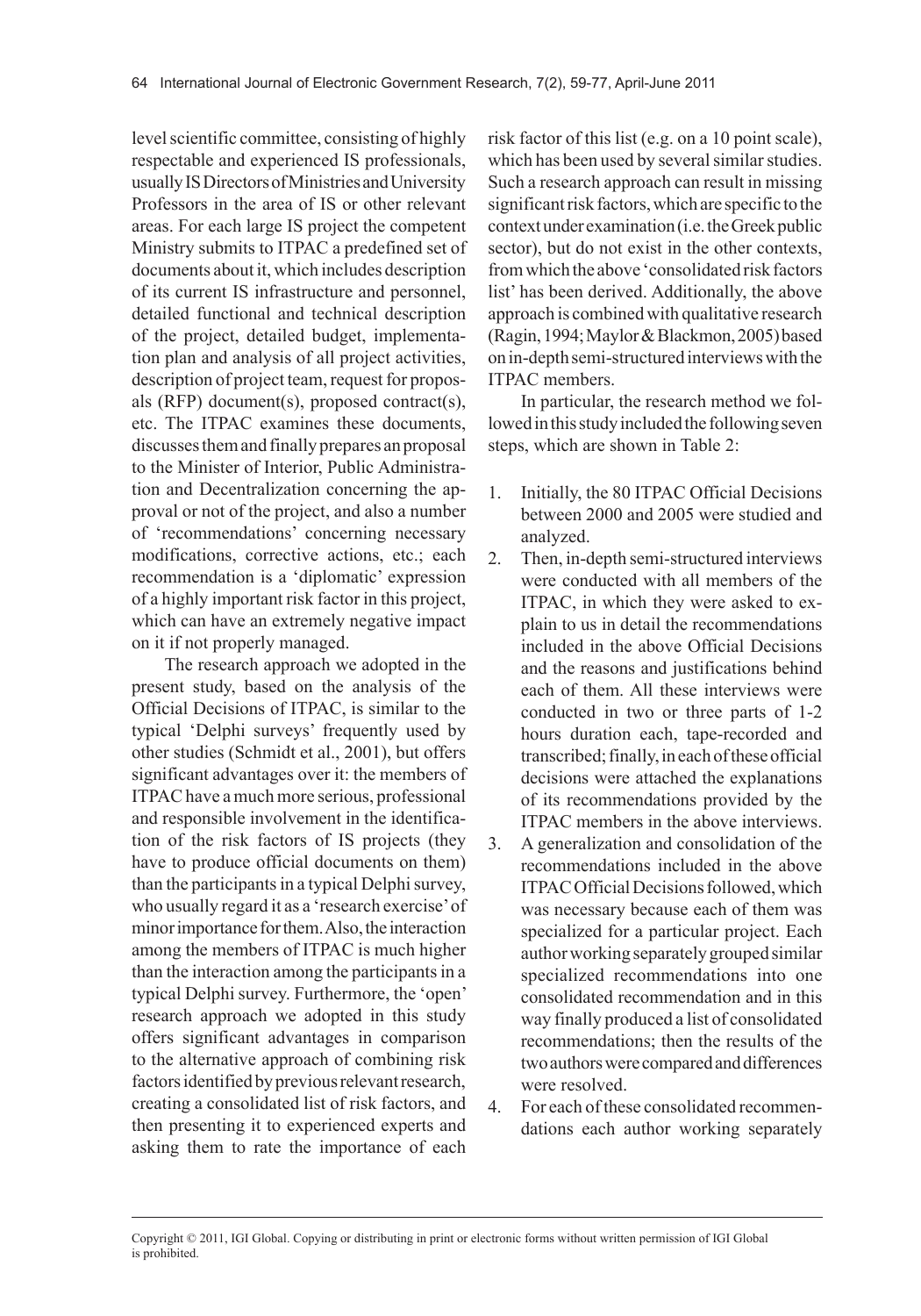| No | <b>RESEARCH METHOD STEPS</b>                                                |
|----|-----------------------------------------------------------------------------|
| 1  | Study of ITPAC Official Decisions                                           |
| 2  | Interviews with all members of ITPAC                                        |
| 3  | Consolidation of recommendations                                            |
| 4  | Determination of corresponding risk factors                                 |
| 5  | Analysis of risk factors and association with public sector characteristics |
| 6  | Categorization of risk factors                                              |
| 7  | Comparison with the risk factors identified in other studies                |

*Table 2. The steps of the research method followed in this study*

determined the corresponding risk factor, taking also into account the explanations given by the members of the ITPAC in the interviews of the second step; the results of the two authors were compared and differences were resolved. In this way the list of consolidated recommendations and corresponding risk factors was finalized; then for each of them its relative frequency was calculated (indicating in what percentage of the 80 examined large IS projects this risk factor appears).

- 5. These risk factors were further analyzed and associated by both authors in cooperation with the particular characteristics of the public sector, based on the explanations given by the members of the ITPAC in the interviews of the second step.
- 6. The above risk factors were categorized by both authors, using the framework of Wallace et al. (2004a), and also the framework of Willcocks and Margetts (1993), in order to identify the main sources of risk in the large government IS projects.
- 7. Finally, these risk factors were compared by both authors in cooperation with the ones identified in the abovementioned relevant study conducted by Schmidt et al. (2001), which has based on three different cultural and socioeconomic contexts (Hong Kong, Finland and USA), and also with the ones mentioned in the relevant Policy Brief of OECD (2001).

# **4. RESULTS: RISK FACTORS**

The consolidated recommendations and the corresponding risk factors identified in the abovementioned steps (3) and (4) are shown in Table 3 (in the second and third column respectively), in order of relative frequency (shown in the fourth column), which shows in what percentage of the 80 examined large IS projects each of them appears. Also in the last two columns of this table we can see the two categorizations of these risk factor (using the frameworks of Wallace et al. (2004a) and also Willcocks and Margetts (1993) respectively) made in the abovementioned steps (6).

In the following paragraphs the risk factors with the highest relative frequencies are discussed and associated with the particular characteristics of the public sector, taking into account the explanations given by the members of the ITPAC during the interviews. From Table 3 we can see that there are three 'high frequency' risk factors, with relative frequencies higher than or equal to 50%. The first of them is 'Incomplete - problematic - vague Request for Proposals (RFP) and/or Contract' with relative frequency 64%. In most of the examined large projects the RFP and/or the contract needed extensive improvements and clarifications. Because of the big size and the high complexity of many public organizations and their IS projects it is of critical importance their RFPs and contracts to be clear and complete, describing in detail all the tasks and obligations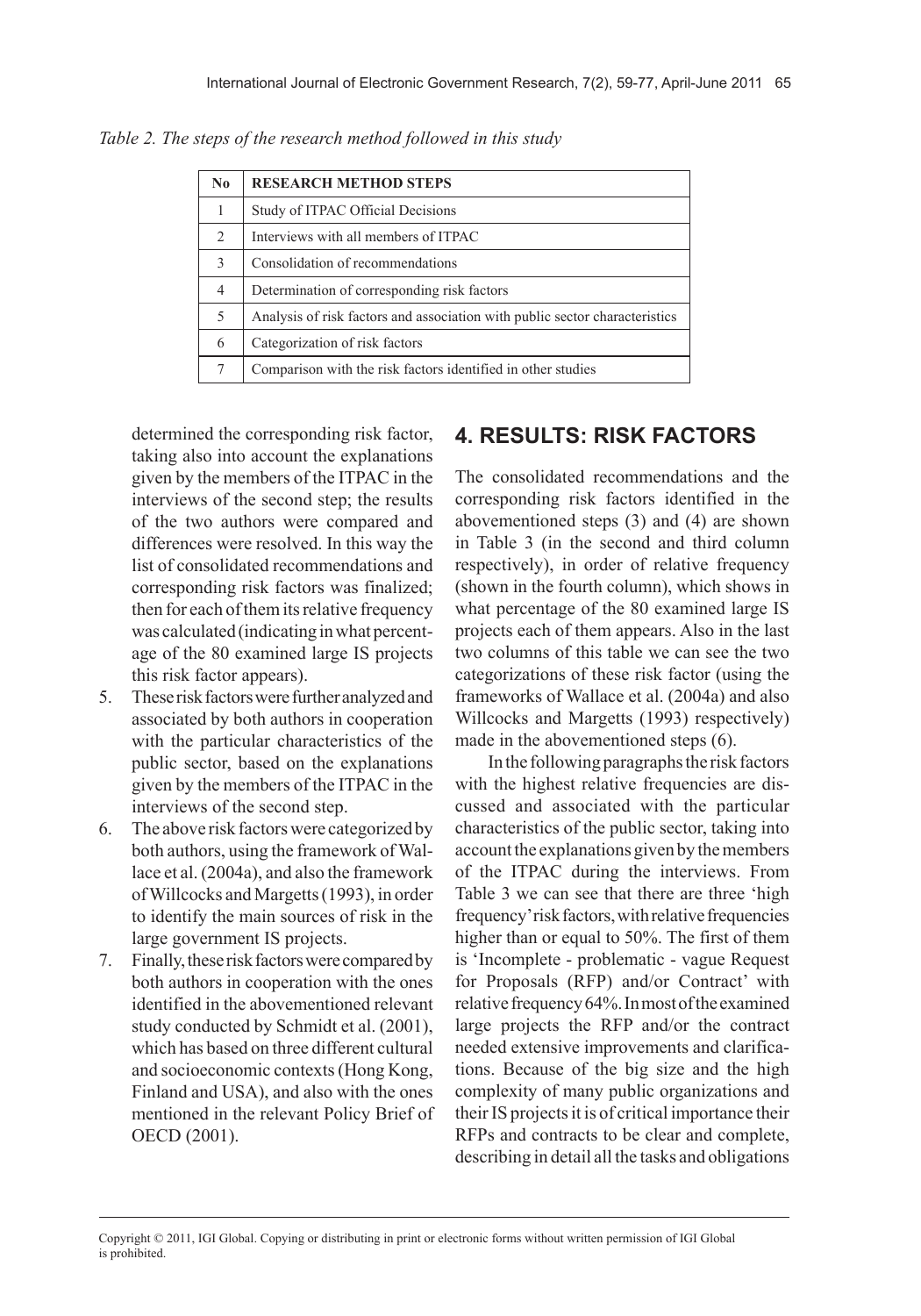| No             | <b>RECOMMENDATION</b>                                                                                                         | <b>RISK FACTOR</b>                                                                                                      | REL-<br>FR.<br>$(\%)$ | CAT 1<br>(WAL) | CAT <sub>2</sub><br>(M&W) |
|----------------|-------------------------------------------------------------------------------------------------------------------------------|-------------------------------------------------------------------------------------------------------------------------|-----------------------|----------------|---------------------------|
| $\mathbf{1}$   | Clarification-improvement of RFP -<br>Contract                                                                                | Incomplete - problematic -vague RFP<br>- Contract                                                                       | 64                    | <b>PRMAN</b>   | <b>PRO</b>                |
| $\overline{2}$ | More IS personnel required                                                                                                    | Insufficient IS personnel                                                                                               | 52.5                  | SOC            | IC                        |
| 3              | Clarification - improvement of<br>project implementation plan                                                                 | Incomplete - problematic - vague project<br>implementation plan                                                         | 50                    | <b>PRMAN</b>   | <b>PRO</b>                |
| $\overline{4}$ | Modification - update of technical<br>specifications                                                                          | Problematic - obsolete technical speci-<br>fications                                                                    | 44                    | <b>TECHN</b>   | CO                        |
| 5              | Clarification - modification of project<br>scope                                                                              | Problematic - vague project scope                                                                                       | 37.5                  | <b>PRMAN</b>   | CO                        |
| 6              | Improve project team - more users<br>participation is required                                                                | Inappropriate project team - insufficient<br>users involvement                                                          | 36                    | <b>PRMAN</b>   | PRO                       |
| 7              | Interoperability with existing or under<br>development IS infrastructure                                                      | Lack of interoperability with existing or<br>under development IS infrastructure                                        | 34                    | <b>TECHN</b>   | CO                        |
| 8              | More emphasis on processes and orga-<br>nizational structures redesign - change<br>management                                 | Lack of processes & organizational<br>structures redesign - lack of proper<br>change management                         | 32.5                  | <b>PRMAN</b>   | CO                        |
| 9              | Ensure maintenance and support of the<br>IS during its whole lifecycle                                                        | Inadequate maintenance and support of<br>the IS after the end of the project                                            | 29                    | <b>PRMAN</b>   | <b>PRO</b>                |
| 10             | Exploitation of the IS that will be<br>developed in the project by other public<br>organizations                              | No exploitation of the IS that will be<br>developed in the project by other public<br>organizations                     | 24                    | <b>TECHN</b>   | CO                        |
| 11             | Ensure rights on the source code of the<br>software                                                                           | Having no rights on the source code of<br>the software                                                                  | 21                    | <b>PRMAN</b>   | <b>PRO</b>                |
| 12             | Exploit IS and data of other public<br>organizations                                                                          | No exploitation of IS and data of other<br>public organizations                                                         | 16                    | <b>TECHN</b>   | CO                        |
| 13             | More emphasis on the training of users -<br>IS personnel                                                                      | Insufficient training of users - IS<br>personnel                                                                        | 15                    | <b>PRMAN</b>   | <b>PRO</b>                |
| 14             | Ensure the protection $&$ exclusive use of<br>critical - personal data entered by private<br>enterprises                      | Lack of critical - personal data protec-<br>tion                                                                        | 14                    | <b>PRMAN</b>   | PRO                       |
| 15             | Detailed technical-economic study of the<br>networks to be developed in the project                                           | Networks with low performance and/or<br>very high operating cost                                                        | 11                    | <b>TECHN</b>   | CO                        |
| 16             | Clarification of the general and the IS<br>strategy of the organization, so that the<br>project can be aligned with them      | Lack of clear general and IS strategy of<br>the organization, creating problems as to<br>the orientation of the project | 10                    | <b>SOC</b>     | IC                        |
| 17             | Project cost reduction                                                                                                        | Very high cost of the project                                                                                           | 9                     | <b>PRMAN</b>   | CO                        |
| 18             | More emphasis on IS security                                                                                                  | Low emphasis on the security of the IS<br>to be developed                                                               | 7.5                   | <b>TECHN</b>   | CO                        |
| 19             | Avoid heterogeneous technologies in<br>the project                                                                            | Many heterogeneous techno-logies in<br>the project (e.g. more than one DBMS)                                            | 6                     | <b>TECHN</b>   | $\rm CO$                  |
| 20             | Ensure sufficient space for the installa-<br>tion of the IS                                                                   | Insufficient space for the installation<br>of the IS                                                                    | 6                     | <b>PRMAN</b>   | IC                        |
| 21             | Prepare plans and capabilities to cope<br>with likely future legal and/or organiza-<br>tional changes that will affect the IS | Legal - organizational changes are<br>expected, that will affect the IS                                                 | 5                     | SOC            | <b>OC</b>                 |

*Table 3. Consolidated recommendations and risk factors*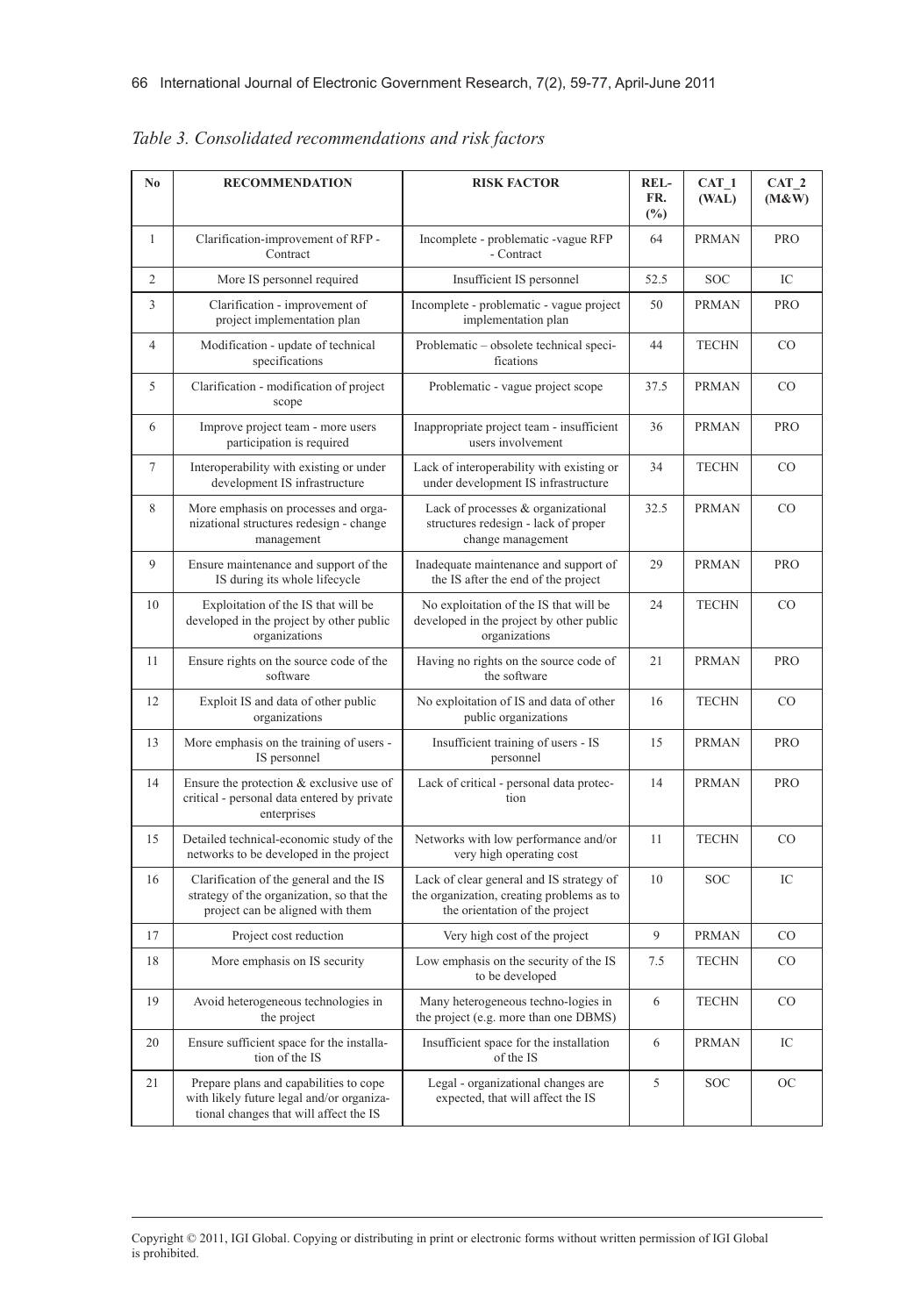of both parties (the contractor and the public organization). If the RFP and/or the contract are incomplete, problematic or vague, then serious confusion and conflict might arise during the implementation of the project with negative consequences, e.g. conflicts, legal actions, delays, etc. It should also be taken into account that in Greece, and probably in many other countries, for these large IS projects there is extremely strong competition among the big companies of the ICT industry, which usually belong to big groups and corporations with high political power, good connections with the press and the other media, etc. So if the RFP and/or the contract have even a small flaw, serious problems and conflicts might arise, resulting in legal actions, interpellations in the Parliament, negative publicity in the media, big delays, etc. These characteristics of the external environment of public organizations have been highlighted by the relevant literature (Lane, 1995; Flynn, 2002; Gauld, 2007). However, most public organizations in Greece do not have the required capacity and experience for writing such complex, demanding and sensitive RFPs and contracts.

The second risk factor is 'Insufficient IS personnel', with relative frequency 52.5%. The ITPAC members emphasized to us that the shortage of qualified IS personnel has been a very important problem since the first introduction of ICTs in the Greek Public Administration, and has been repeatedly mentioned in numerous relevant reports and official documents (Ministry to the Presidency of the Government, 1993, 1994; Ministry of National Economy, 1994, 2001). However, in most public organizations it has not been solved, and has caused many problems and failures in the implementation and the productive operation of many important IS projects, which were financed from various programs of the European Union and the Greek Government. This problem is associated with the difficulty of public organizations to attract highly skilled personnel, due to their salaries structures and bureaucratic mentality. The shortage of qualified IS personnel results in a reduced organizational capacity of public organizations with respect to the implementation of large IS projects, which has been highlighted by the relevant literature (Dawes et al., 1999; Gauld, 2007).

The third risk factor 'Incomplete - problematic - vague project implementation plan', with relative frequency 50% is associated with implementation plans needing further elaboration, analysis into more detail, clarifications and modifications. According to the ITPAC members in many projects the scheduled durations of some important activities were too short, probably due to pressures from the politically appointed upper management to finish the project and show results as quickly as possible; much more time would be required, or else quite negative consequences might arise, e.g. due to incomplete users requirements analysis, limited involvement and training of the users, etc. In some very large, complex and ambitious projects, which would lead to big changes in the daily work practices of numerous public servants, a 'monolithic' implementation approach had been adopted, which would be too risky for such projects. In order to reduce this high risk, the ITPAC recommended that the implementation plans of these projects should be modified, and that modular and incremental approaches should be adopted. This risk factor is associated with the abovementioned lack of organizational capacity of public organizations for managing so large IS projects, in combination with the political environment, which is characterized by pressure for 'quick results'.

Also, there are five 'medium frequency' risk factors, as we can see from Table 3, with relative frequencies between 30% and 50%. The fourth risk factor is 'Problematic - obsolete technical specifications', with relative frequency 44%. In many projects, due to the very long times required for conducting the initial feasibility studies, for the allocation of the necessary financial resources, for writing the  $RFP(s)$  and the proposed contract(s), for getting all the necessary approvals, etc., the initial technical specifications had already become obsolete at the time the project was examined by the ITPAC, because of rapid technological changes. Therefore these technical

Copyright © 2011, IGI Global. Copying or distributing in print or electronic forms without written permission of IGI Global is prohibited.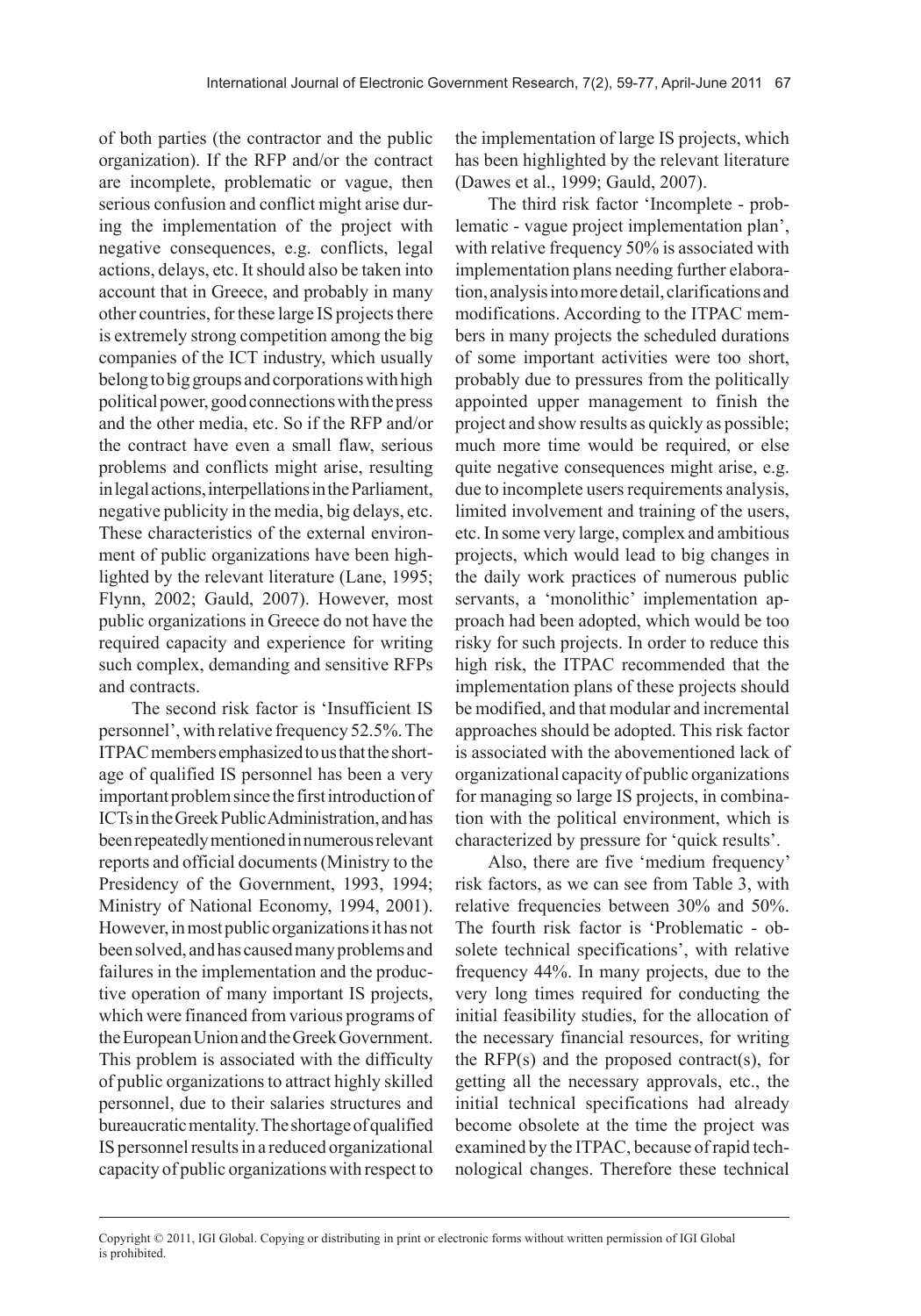specifications should be modified and updated. The ITPAC members mentioned that in some projects the technical specifications were very narrow and restricted the competition; for this reason they recommended that they should become broader and less restrictive, or else quite negative consequences might arise, e.g. small number of good alternative solutions, higher costs, or even complaints or legal actions by some IS companies excluded due to these specifications, interpellations in the Parliament, negative publicity in the media, big delays, etc. This risk factor is associated with the quite lengthy procurement processes of public organizations and their political environment, which is often characterized by extremely strong competition among companies for winning contracts with the government.

The fifth risk factor is 'Problematic - vague project scope', with relative frequency 37.5%. In many projects the scope was vague and should be elaborated and clarified; important decisions had to be made concerning what should be included in the project and what should not. Also, from the scope of some projects were missing important activities and/or subsystems, so that a redefinition of project scope was necessary. This risk factor is also associated with the abovementioned lack of organizational capacity of public organizations for implementing so large IS projects. The sixth risk factor is 'Inappropriate project team - insufficient users involvement', with relative frequency 36%. Many project teams consisted mainly of IS personnel and only few representatives of the users; this under-representation of the users in the project team could result in insufficient understanding of users requirements, low level of users commitment to the project, etc., with quite negative consequences. Some of the ITPAC members remarked that in most of the projects having this risk factor the problems in project team composition were associated with 'silo mentalities' and intra-organizational politics and competition, which, as the relevant literature has highlighted (Flynn, 2002; Gauld, 2007), characterize public organizations to a much higher extent than the private ones.

The seventh risk factor is 'Lack of interoperability with existing or under development IS infrastructure' with relative frequency 34%. According to ITPAC members in many projects the project teams had poor communication and coordination with the units responsible for managing the existing IS infrastructure, and also with the project teams of other IS projects being implemented in the same public organization, so proper care had not been taken for achieving interoperability among all these IS. It should be noted that there are also two similar risk factors concerning the interoperability with IS of other public organizations: 'No exploitation of the IS that will be developed in the project by other public organizations'  $(10<sup>th</sup>, with relative$ frequency 24%), and 'No exploitation of IS and data of other public organizations'  $(12<sup>th</sup>,$ with relative frequency 16%). These risk factors are associated on one hand with the high complexity of the internal processes of public organizations and the strong interactions and dependencies among them, which make the interoperability among their IS necessary but at the same time difficult (Traunmuller & Wimmer, 2004; Guijarro, 2004); on the other hand they are associated with the 'silo mentalities' and intra-organizational and inter-organizational politics and competition that characterize public organizations, as mentioned above.

The eighth risk factor is 'Lack of processes and organizational structures redesign – lack of proper change management' with relative frequency 32.5%. It should be noted that this risk factor exists mainly in the largest of the examined government IS projects; the total budget of all the projects having this risk factor is 62.5% of the total budget of all the 80 examined projects. In these very large projects it was necessary to combine the development of an IS with extensive redesign of business processes and organizational structures, accompanied with a change management strategy, or else the business benefits from the IS would be very low. However, as ITPAC members noted, they did not have concrete plans for redesigning business processes and organizational structures, and for managing effectively these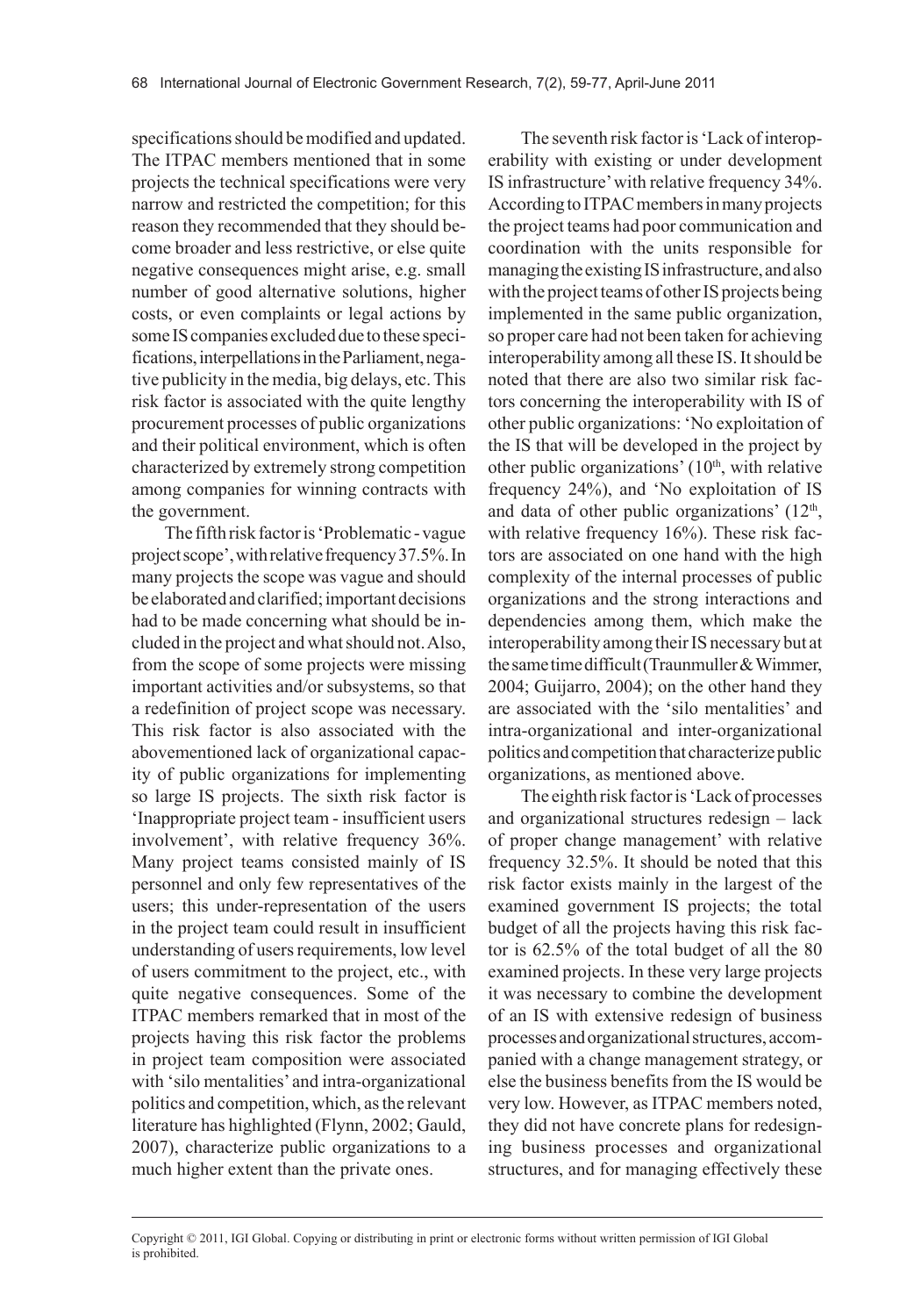| <b>ORIGIN</b>       | <b>NUMBER OF</b><br><b>RISK FACTORS</b> | <b>SUM OF REL. FREO.</b><br><b>OF RISK FACTORS</b> |
|---------------------|-----------------------------------------|----------------------------------------------------|
| Project management  |                                         | 3.140                                              |
| Technical subsystem |                                         | 1.425                                              |
| Social subsystem    |                                         | 0.625                                              |

*Table 4. Number and sum of relative frequencies of risk factors for each of the classes/origins proposed by Wallace et al. (2004a)*

big changes. This risk factor is associated with the lower exposure of public organizations to markets and competition, which results in fewer incentives for change and innovation in their internal processes and structures. This trend of public organizations to avoid the redesign of their processes and structures when new IS are developed, so that finally new IS automate and reinforce existing processes and structures, has been highlighted and discussed by the relevant literature (Heintze & Bretschneider, 2000; Kraemer & King, 2006; Gauld, 2007).

Finally, as we can see from Table 3, there are thirteen more risk factors with lower relative frequencies below 30%. We remark that the risk factor 'Insufficient training of users - IS personnel' has a low relative frequency of 15%, which shows that public organizations have realized to a large extent how important the training of users and IS personnel is for the success of their IS projects.

## **5. ANALYSIS OF ORIGIN OF RISK FACTORS**

After analyzing and explaining each of the above 21 identified risk factors separately, we proceeded to a categorization of them in order to understand better their origin. Initially we categorized them using the framework proposed by Wallace et al. (2004) into three classes: risk factors related to the 'social subsystem' (SOC), the 'technical subsystem' (TECHN) and the 'project management' (PRMAN) (see fifth column of Table 3). In order to assess quantitatively how important each of these three risk factor classes/origins is, we calculated for

each of them two indices: the number of the risk factors categorized in the particular class and the sum of their relative frequencies; the results are shown in Table 4.

From this table we can see that most of these risk factors are associated with the project management (11 risk factors in total with sum of relative frequencies 3.140), while a smaller number of them are of technical origin (7 risk factors with sum of relative frequencies 1.425) and only a few are of social origin (3 risk factors with sum of relative frequencies 0.625). This result indicates that the large size of these projects makes quite difficult several aspects of their management (such as the appropriate definition of project scope and implementation plan, the formulation of RFP(s) and contract(s), the formation of a multi-participative project team with representatives of all the stakeholder groups e.g. various groups of users and IS personnel, etc., as mentioned in the previous section); these management difficulties, in combination with the low organizational capacity of public organizations for implementing such projects, are significant sources of project risks. It should be noted that the acquisition of knowledge and experience in this area is quite difficult because a public organization usually implements only a very small number of so large IS projects (usually not more than  $1 - 2$ ) in a decade).

Also, we categorized the above 21 identified risk factors using the IS projects risk analysis framework of Willcocks & Margetts (1993) into four classes-origins: 'Process' (PRO), 'Content' (CO) 'Outer Context' (OC) and 'Inner Context' (IC) risk factors (see sixth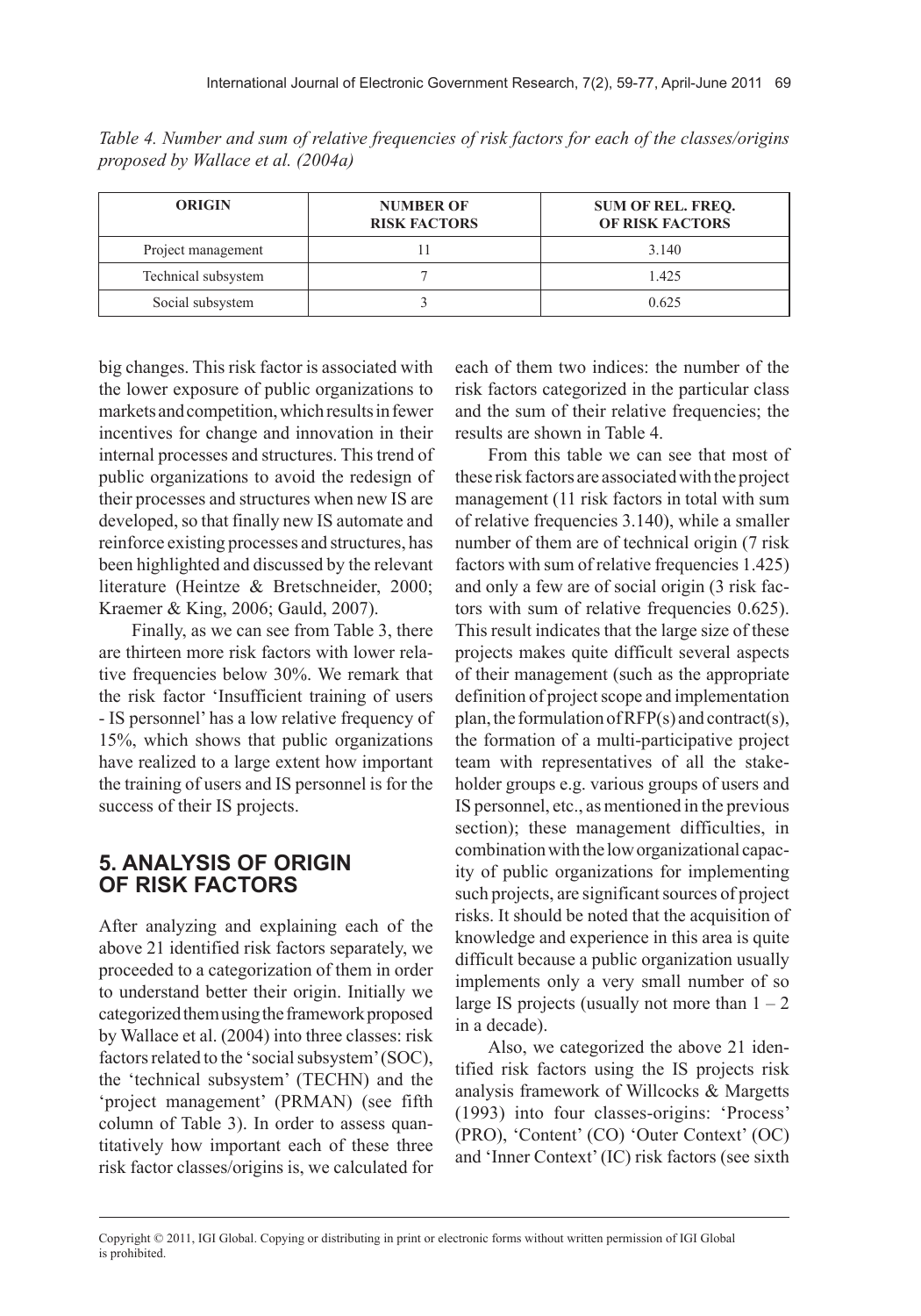| <b>ORIGIN</b>      | <b>NUMBER OF</b><br><b>RISK FACTORS</b> | <b>SUM OF REL. FREO.</b><br><b>OF RISK FACTORS</b> |
|--------------------|-----------------------------------------|----------------------------------------------------|
| Outer Context (OC) |                                         | 0.050                                              |
| Inner Context (IC) |                                         | 0.685                                              |
| Content $(CO)$     | 10                                      | 2.215                                              |
| Process (PRO)      |                                         | 2.290                                              |

*Table 5. Number and sum of relative frequencies of risk factors for each of the classes/origins proposed by Willcocks and Margetts (1993)*

column of the Table 3). Again, for each of these four risk factors classes/origins we calculated the number of the risk factors categorized in it and the sum of their relative frequencies; the results are shown in Table 5.

From this Table we can see that the most important source of risk are the 'Content' of the project (10 risk factors with sum of relative frequencies 2.215) and the 'Process' followed for the management and implementation of the project (7 risk factors with sum of relative frequencies 2.290). The former risk source (Content) is associated with the big size and the high complexity of the public organizations and their IS projects, the high complexity of the interactions among them, their complex legal frameworks and the strict requirements for security and data protection. It is also associated with the need to combine the development of IS with extensive redesign of business processes and organizational structures in order to maximize benefits, while there is limited motivation for changes and innovations due to lower exposure of public organizations to markets and competition. The latter risk source (Process) is associated with the inherent difficulties and problems that the management of such large project poses, as mentioned above. Much lower seems to be the importance of the 'Inner Context' (3 risk factors having sum of relative frequencies equal to 0.685) and the 'Outer Context' (1 risk factor, with relative frequencies 0.050) as sources of risk.

Also from the interviews with the ITPAC members some additional inner and outer context risk factors were identified, which

did not appear directly in the ITPAC Official Decisions. In particular, behind several of the identified content and process related risk factors in many projects there were some 'political factors', which were mainly associated with intra-organizational and inter-organizational politics and competition. For instance, behind risk factors 6 ('Inappropriate project team insufficient users involvement') and 7 ('Lack of interoperability with existing or under development IS infrastructure') in many projects there were inner context factors associated with intra-organizational politics and competitions among departments and groups of the public organization developing the new IS. Also, behind factors 3 ('Incomplete - problematic vague project implementation plan'), 10 ('No exploitation of the IS that will be developed in the project by other public organizations') and 12 ('No exploitation of IS and data of other public organizations') in many projects there were outer context factors associated with inter-organizational politics and competitions among Ministries and Ministers. Therefore these political factors, which are of a different nature than the ones identified by Gauld (2007) (external interventions through central policies, directions and 'messages' from Ministries and political leaders), can be regarded as a 'second level' risk source that influences to a considerable extent the above 'first-level' risk sources. It should be noted that such political factors exist in the private sector as well, but in the public sector they are much stronger.

Also, from the explanations given by the ITPAC members it was concluded that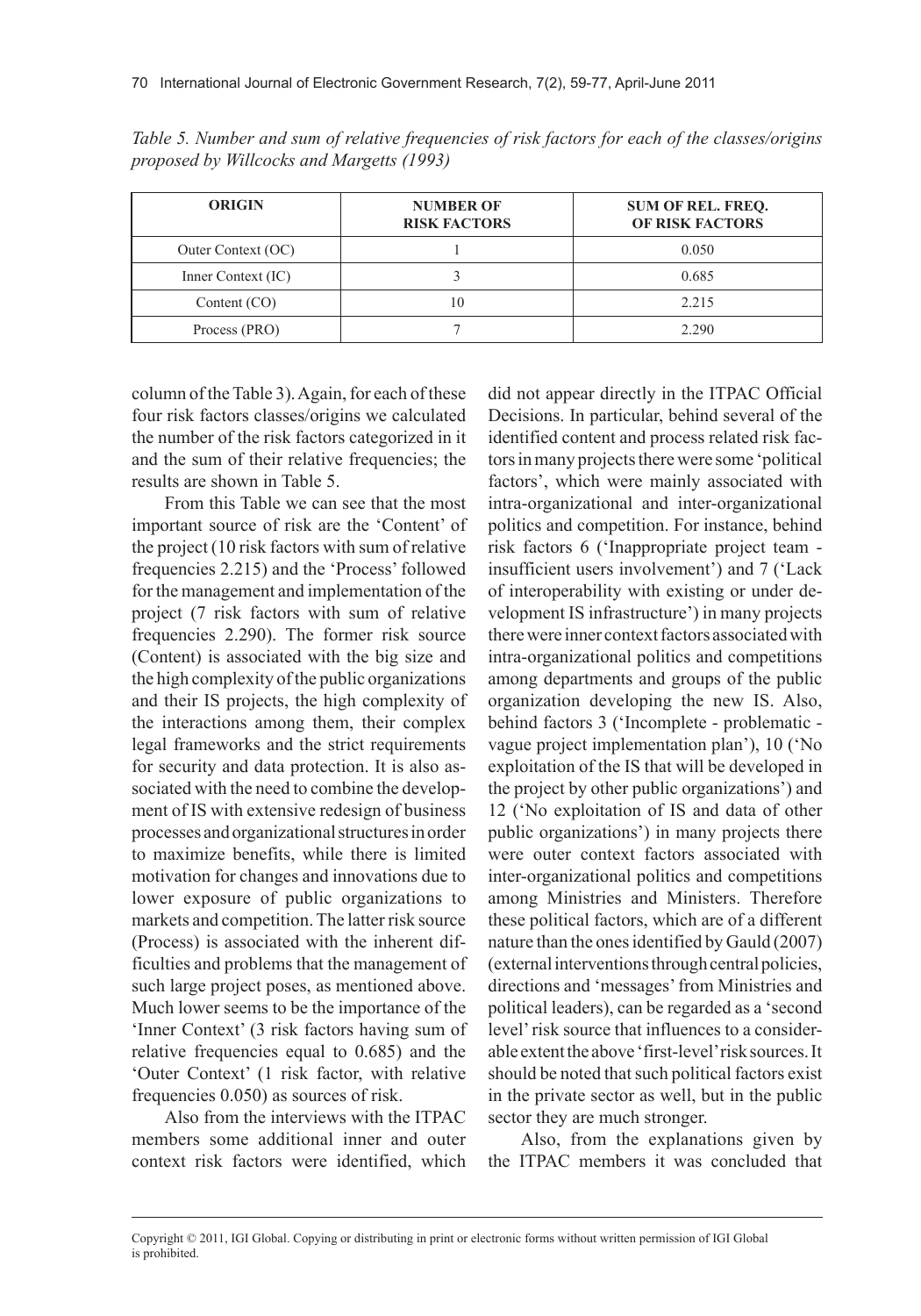*Figure 1. Direct and indirect effects of inner and outer context factors on IS project failure probability*



the importance of the inner and outer context as risk sources was in general much higher than what we had initially assessed from the analysis of the ITPAC Official Decisions. In particular, most of the identified content and process related risk factors in many projects have been generated or intensified by inner and/or outer context factors; some of them had been identified from the analysis of the ITPAC official decisions (e.g. 'Insufficient IS personnel', 'Lack of clear general and IS strategy of the organization', creating problems as to the orientation of the project), while some others were identified from the analysis of the content of our interviews with the ITPAC members (e.g. the factors associated with intra-organizational and inter-organizational politics and competition mentioned in the previous paragraph). For instance, the first risk factor 'Incomplete - problematic - vague RFP - Contract' has been generated, or at least intensified, by the lack of sufficient experienced personnel (inner context factor) and also the extremely strong competition among the big companies of the IS industry for winning government contracts (outer context factor). Similar hold for the third risk factor 'Incomplete - problematic - vague project implementation plan', which has been generated, or at least intensified, by the lack of sufficient experienced personnel (inner context factor) and the external pressure for 'quick results (outer context factor). Therefore it can be concluded that factors of the inner and the outer context of public organizations have both direct effect and indirect effect (through their effect on content and process related risk factors) on IS project failure probability, as illustrated in Figure 1. This finding is in agreement with the ones of Wallace et al. (2004a) who found statistically significant relations between the basic risk sources of the software projects.

#### **6. COMPARISON WITH RESULTS OF OTHER STUDIES**

The top eleven risk factors identified in the present study were compared with the eleven risk factors identified by Schmidt et al. (2001) to be common in the relevant 'ranking - type' Delphi surveys they conducted in three countries with different cultural and socioeconomic contexts: Hong Kong, Finland and USA. It should be noted this study is not focused on the public sector of these countries, and is based on the overall experience that the participants in the Delphi surveys had from both the private and the public sector. For each of the top eleven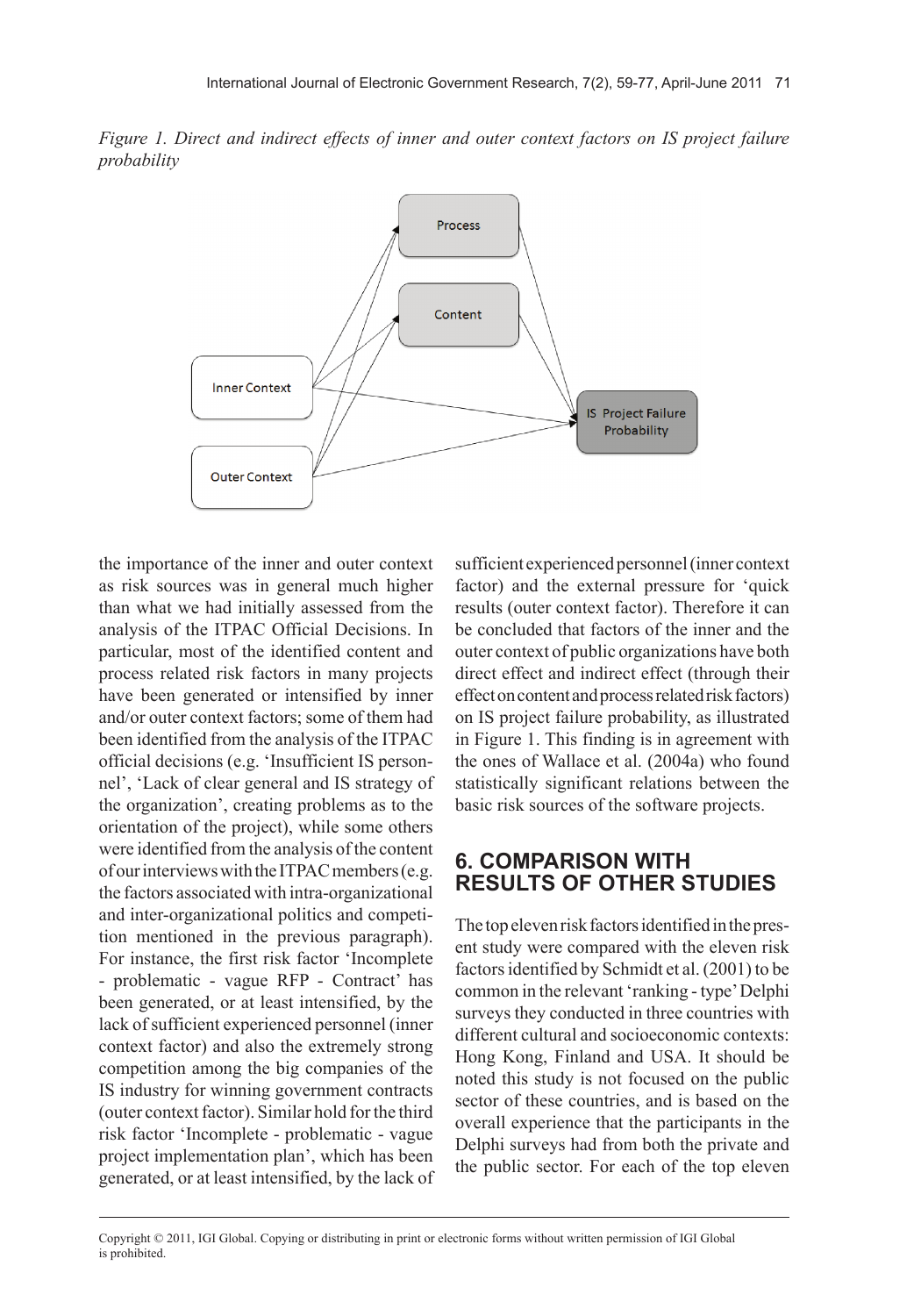| No             | <b>Risk factors</b><br>of the present study                                                         | <b>Similar risk factors</b><br>identified bySchmidt et al (2001)                                                                                                 | <b>Similar risk factors</b><br>identified byOECD (2001)                        |
|----------------|-----------------------------------------------------------------------------------------------------|------------------------------------------------------------------------------------------------------------------------------------------------------------------|--------------------------------------------------------------------------------|
| $\mathbf{1}$   | Incomplete - problematic - vague<br>RFP - Contract                                                  | N/A                                                                                                                                                              | Weaknesses in managing<br>relationships with external<br>vendors               |
| $\overline{2}$ | Insufficient IS personnel                                                                           | Insufficient/inappropriate<br>staffing $(10)$<br>Lack of required knowledge/skills<br>in the project personnel (5)                                               | Lack of specialized and<br>knowledgeable human resources                       |
| $\overline{3}$ | Incomplete - problematic - vague<br>project implementation plan                                     | No Planning or inadequate plan-<br>ning (Finland - 10)                                                                                                           | N/A                                                                            |
| $\overline{4}$ | Problematic – obsolete technical<br>specifications                                                  | N/A                                                                                                                                                              | Use of emerging and still<br>immature technologies                             |
| 5              | Problematic - vague project scope                                                                   | Unclear/misunderstood cope/<br>objectives<br>$(USA - 9)$                                                                                                         | N/A                                                                            |
| 6              | Inappropriate project team -<br>insufficient users involvement                                      | Lack of required knowledge/skills<br>in the project personnel (5)<br>Insufficient/inappropriate staffing<br>(10)<br>Lack of adequate user involve-<br>ment $(4)$ | Limited involvement of end-users<br>and inappropriate governance<br>structures |
| $\overline{7}$ | Lack of interoperability with<br>existing or under development IS<br>infrastucture                  | N/A                                                                                                                                                              | N/A                                                                            |
| 8              | Lack of processes & organiza-<br>tional structures redesign - lack of<br>proper change management   | Not managing change properly<br>$(USA - 3, Finland - 4)$                                                                                                         | Focus on business process change                                               |
| 9              | Inadequate maintenance and<br>support of the IS after the end of<br>the project                     | N/A                                                                                                                                                              | N/A                                                                            |
| 10             | No exploitation of the IS that will<br>be developed in the project by<br>other public organizations | N/A                                                                                                                                                              | N/A                                                                            |
| 11             | Having no rights on the source<br>code of the software                                              | N/A                                                                                                                                                              | N/A                                                                            |

*Table 6. Comparison between the risk factors identified in the present study and the risk factors identified by Schmidt et al. (2001) and by OECD (2001)*

risk factors of the present study, we examined whether it can be matched with any of the eleven common risk factors identified in the above study. The results are shown in the second column of Table 6.

We can see that two out of the top eleven risk factors ('Insufficient IS personnel' and 'Inappropriate project team-insufficient users involvement') can be matched with one or more

of the above eleven common risk factors identified by Schmidt et al. (2001). Also three more of the risk factors ('Incomplete - problematic - vague project implementation plan', 'Problematic - vague project scope', 'Lack of processes & organizational structures redesign lack of proper change management') of the present study can be matched (at least to some extent) with one or more of the risk factors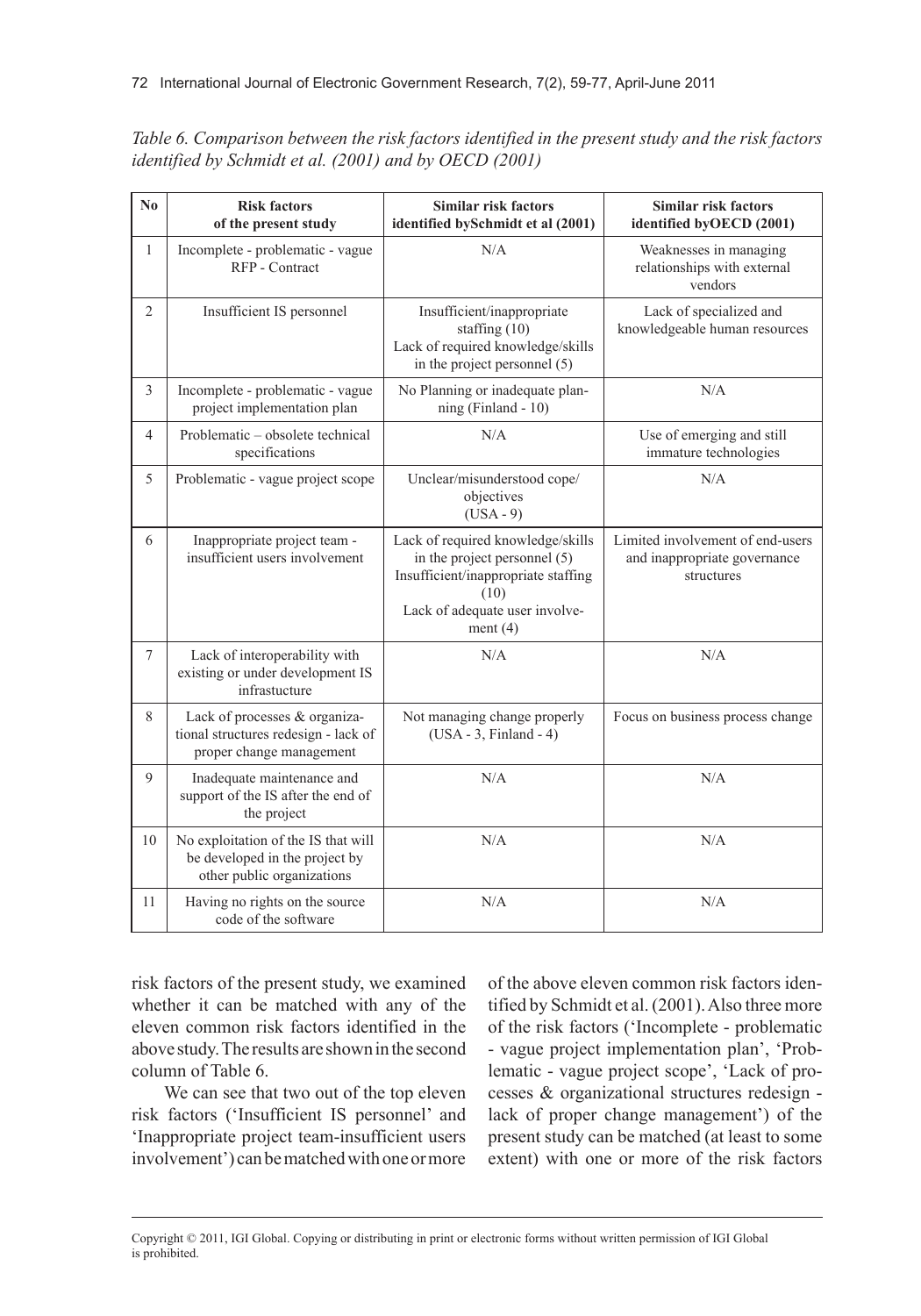identified by Schmidt et al. (2001) only in one or two of the above three countries. The remaining six risk factors of the present study cannot be matched with any of the risk factors identified by Schmidt et al. (2001).

Therefore between the risk factors identified in the present study and the ones identified by Schmidt et al. (2001) there some similarities, but also there are significant differences as well. In particular the first of the risk factors identified in the present study ('Incomplete problematic - vague RFP - Contract') does not appear in any of the lists of Schmidt et al. (2001). This difference is associated with the big size and the high complexity of the large government IS projects, and also with the complex legal frameworks and legalistic mentality of public organizations (which in Greece is quite strong). It is also associated with the political environment of public organizations, which is characterized by extremely strong competition among big companies of the ICTs industry (most of them having high political power, good connections with the press and the other media, etc.) for winning contracts with the government, high level of public scrutiny of government contracts and projects, etc.

Also the fourth of the risk factors identified in the present study ('Problematic - obsolete technical specifications') does not appear in any of the lists of Schmidt et al. (2001). This difference is associated with the highly complicated and long procurement processes of the public sector, which make the initial technical specifications obsolete by the time the project is examined by the ITPAC. It also reflects the obligation of public organizations to avoid very narrow technical specifications that result in the exclusion of most ICT vendors and restrict the competition. Furthermore, two of the most important risk factors identified in the present study, which both concern interoperability with other IS in the same public organization or in other public organizations ('Lack of interoperability with existing or under development IS infrastructure' and 'No exploitation of the IS that will be developed in the project by other

public organizations') do not appear in any of the lists of Schmidt et al. (2001). This difference is associated with the high complexity of both the internal processes of public organizations and the interactions and interdependencies among them, and also with the 'silos' structure and mentality that characterize public organizations.

The risk factors identified in the present study were also compared with the ones mentioned in the relevant OECD Policy Brief (OECD, 2001). This Policy Brief is dealing with the failures and the risk factors of public sector IS projects and is based on OECD's long experience. Again, for each of the top eleven risk factors of the present study, we examined whether it can be matched with any of risk factors mentioned by OECD; the results are shown in the third column of Table 6. We can see that five out of the top eleven risk factors of the present study can be matched (at least to some extent) with one or more of the risk factors mentioned by OECD. One of them is the first of the risk factors identified in the present study with the highest relative frequency concerning 'Incomplete - problematic - vague RFP – Contract', which can be matched to some extent with the risk factor concerning 'weaknesses in managing relationships with external vendors' mentioned by the OECD; this confirms that the complete and detailed definition of the relationships with external IT vendors in both the RFPs and the contracts is quite important for the success of large government IS projects, much more than in the private sector. Also the risk factor 'Problematic – obsolete technical specifications' can be matched to some extent with the 'Use of emerging and still immature technologies' risk factor mentioned by the OECD; this confirms the importance of appropriate technical specifications for the large government IS projects. Finally, the risk factors 'Insufficient IS personnel', 'Inappropriate project team - insufficient users involvement' and 'Lack of processes & organizational structures redesign - lack of proper change management' can also be matched by similar risk factors from the above OECD Policy Brief; taking into ac-

Copyright © 2011, IGI Global. Copying or distributing in print or electronic forms without written permission of IGI Global is prohibited.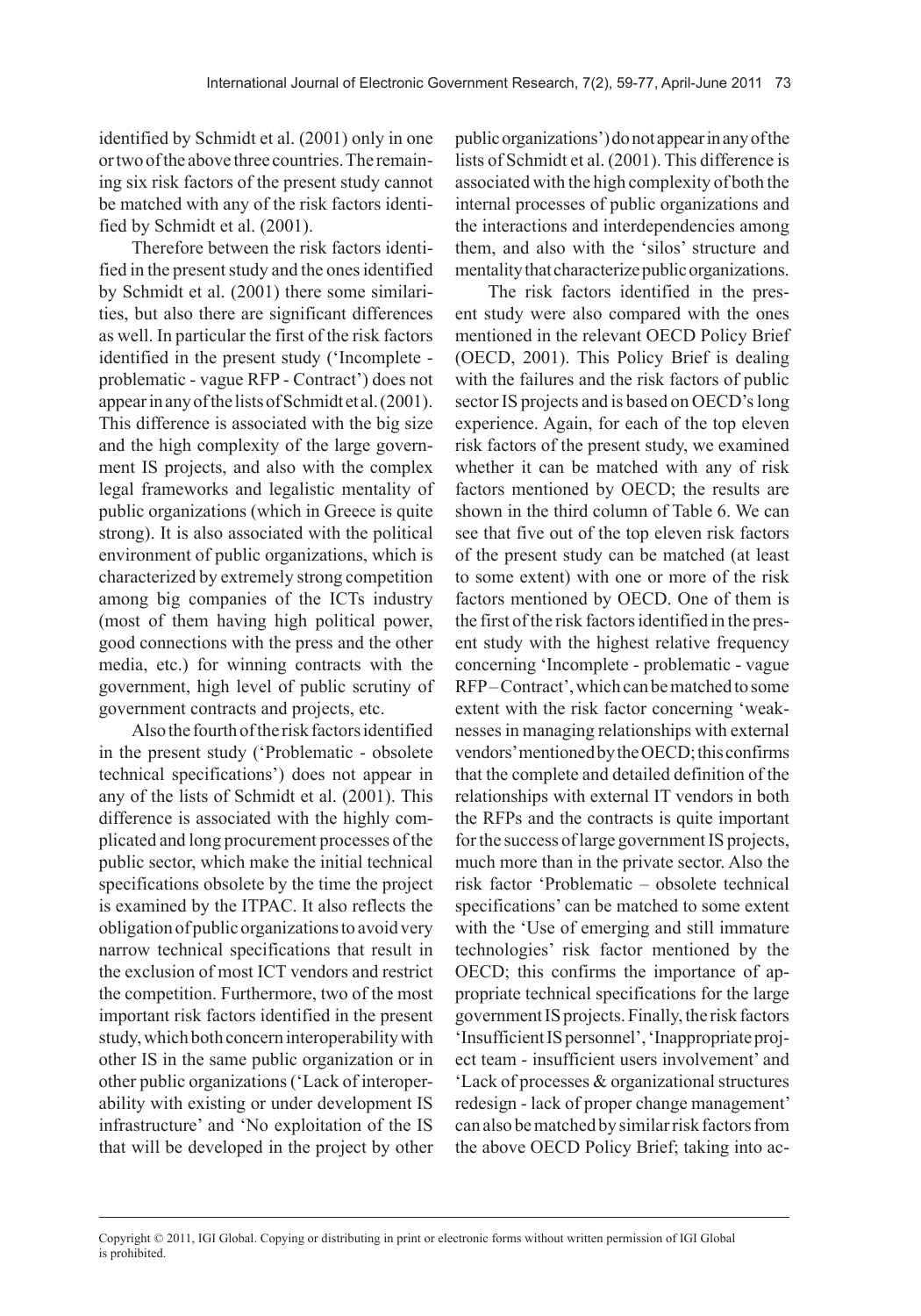count that the above risk factors had also been matched with one or more of the ones of the study of Schmidt et al. (2001) indicates that these risk factors are highly important for the success of IS projects both in the public and the private sector.

Summarizing, based on the above comparisons we can divide the above top eleven IS projects risk factors identified in the present study into three groups:

- Risk factors which are highly important in both the public and the private sector (factors 2, 3, 5, 6 and 8)
- Risk factors which are highly important only in the public sector (factors 1 and 4)
- Risk factors which are specific to the context of the public sector of Greece and possibly other countries with a similar level of economic and technological development (factors 7, 9, 10 and 11).

#### **7. CONCLUSIONS, IMPLICATIONS AND FUTURE RESEARCH DIRECTIONS**

#### **7.1. Summary of Conclusions**

In this study we investigated the risk factors of the large government IS projects, based on a big sample of such projects from the Greek public sector. We analyzed 80 Official Decisions of the Information Technology Projects Advisory Committee (ITPAC) concerning large IS projects of the Greek Government and conducted extensive interviews with its members. From this analysis 21 highly important risk factors were identified. The most frequently appearing are 'Incomplete - problematic - vague RFP/ Contract', 'Insufficient IS personnel', 'Incomplete - problematic - vague project implementation plan', 'Problematic - obsolete technical specifications' and 'Problematic - vague project scope'. The identified risk factors have been associated with the particular characteristics of the public sector, based on the details and

explanations given by the members of the ITPAC in the interviews. The above analysis shows that there are significant risk factors not only in the software development activities of the IS projects, but also in the other activities as well (e.g. in the RFPs and contracts preparation, in hardware procurement, in networks development, etc.), which have been neglected by previous literature.

In order to understand better the risk generation sources and mechanisms in the large government IS projects, the above 21 identified risk factors were classified as to their origin using the frameworks of Wallace et al. (2004a) and Willcocks and Margetts (1993). It was found that most of these risk factors are associated with the project management, while a smaller number of them are of technical origin and only a few are of social origin. Their main risk origins/sources are the 'Content' of the projects and the 'Process' of managing and implementing them, while of lower importance as risk sources are the 'Inner Context' and the 'Outer Context'. However, behind several of the identified content and process related risk factors there are some 'political factors', which are mainly associated with intra-organizational and inter-organizational politics and competition, and can be regarded as a 'second level' risk source that influences the above 'first-level' risk sources. Another interesting conclusion was that factors of the inner and the outer context have not only direct effect but also indirect effect as well (through their effect on content and process related risk factors) on IS project failure probability. Finally, the risk factors identified in the present study were compared with the ones identified in a similar study conducted by Schmidt et al. (2001) in Hong Kong, Finland and USA, and also with the ones mentioned in the relevant Policy Brief of OECD (2001). From this comparison it was concluded that some of the identified IS projects risk factors are specific to the public sector, while some others appear in the private sector as well, as discussed at the end of the previous section.

Copyright © 2011, IGI Global. Copying or distributing in print or electronic forms without written permission of IGI Global is prohibited.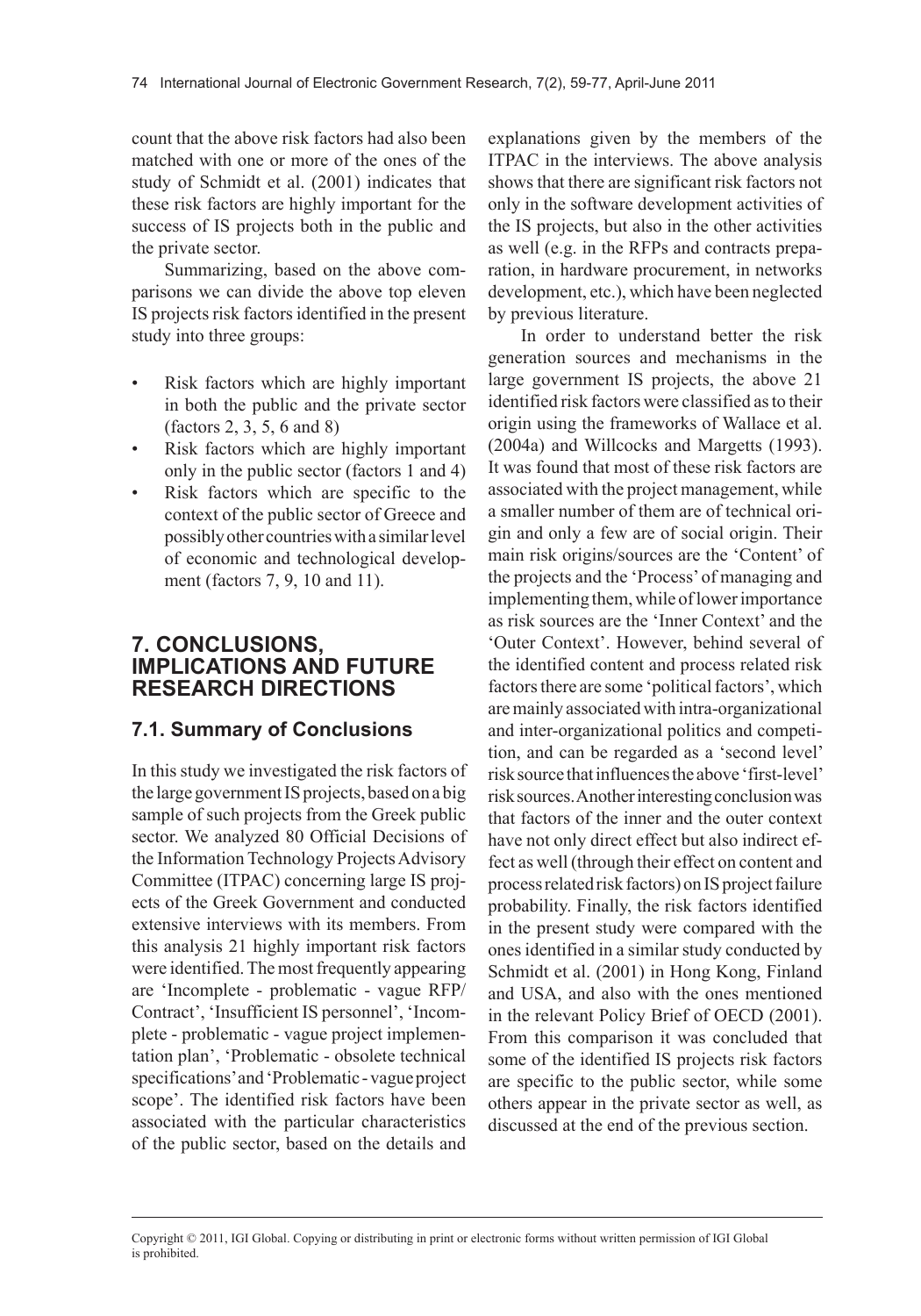## **7.2. Implications for Politicians and Managers**

The findings of this study have several implications for politicians and public sector managers:

- A critical risk factor of the large government IS projects is the lack of highly skilled IS personnel in public organizations; therefore in order to overcome this problem public organizations should develop appropriate policies, reward systems, continuous education systems, motives, etc. for attracting and retaining highly skilled IS personnel.
- Another critical risk factor is the lack of the required knowledge and organizational capacity for implementing large and ambitious IS projects in the public organizations. Taking into account that a public organization usually implements only a very small number of such large IS projects (usually not more than  $1 - 2$  in a decade) the acquisition of knowledge in this area is quite difficult. For this reason only a central public organization, which is competent for the monitoring, supervision and guidance of ICTs development in the whole public sector, such as the Ministry of Interior, Public Administration and Decentralization in Greece, would be appropriate for collecting knowledge from all large government IS projects and then disseminating it to the public organizations who need it. The use of consultants' services should be regarded only as a secondary and complementary mechanism for the acquisition of knowledge in this area, taking into account that the over-reliance on consultants in combination with low organizational capacity for monitoring their services and evaluating their suggestions can have quite negative impacts (Gauld, 2007).
- The 'silo mentality' and the lack of cooperation within and between public organizations very often constitute an important risk factor of the large government IS projects.

So it is necessary in such projects to create multi-participative project teams with representatives of all the groups that will be affected by the new IS (e.g. various groups of users and IS personnel); also, the members of these project teams should be appropriately motivated to cooperate, e.g. through bonuses based on the achievement of predefined objectives and in general on team performance, etc.

## **7.3. Future Research Directions**

Further research is required in order to identify and understand better the risk factors of government IS projects in multiple national contexts, their origins, and also the risks resulting from them. Also, the relations between the identified risk factors and their impact on various project success measures should be investigated using advanced quantitative research methods (e.g. structural equation modeling) (Kline, 2005); the model of Figure 1 could be used as basis for future research in this direction. The next step could be the development and statistical validation of multi-dimensional instruments for measuring reliably government IS projects risk, consisting of multi-item constructs measuring various risk dimensions; such instruments would enable the empirical investigation of the dependence of this risk and its dimensions on various factors and of the risk patterns of various types of government IS projects. Another interesting and useful research direction is the development, pilot application and evaluation of appropriate techniques and methodologies for managing the identified risk factors and finally reducing the high failure rates of government IS projects.

# **REFERENCES**

Addison, T. (2003). E-commerce project development risks: Evidence from a Delphi survey. *International Journal of Information Management*, *23*, 25–40. doi:10.1016/S0268-4012(02)00066-X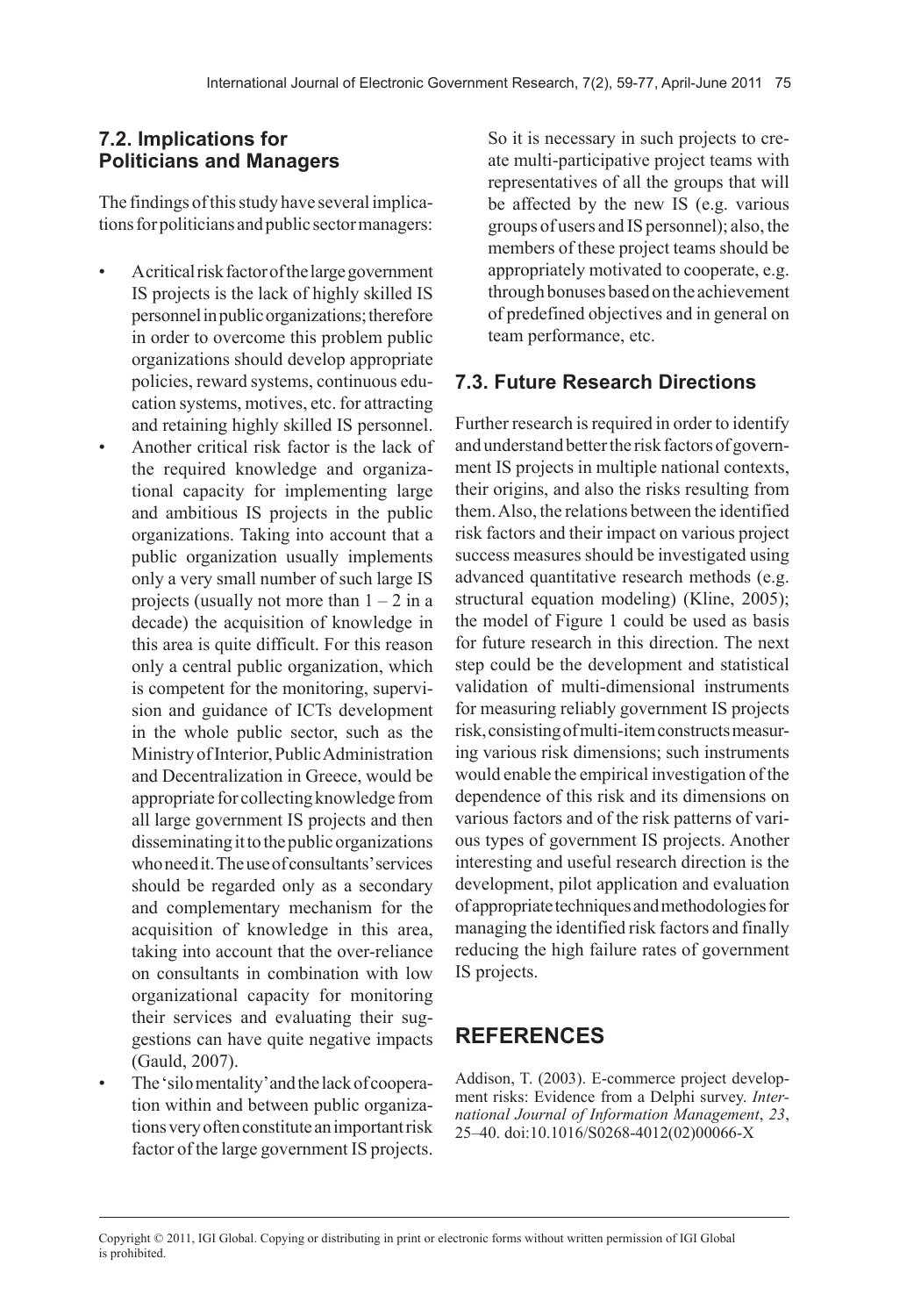Barki, H., Rivard, S., & Talbot, J. (2001). An integrative contingency model of software project risk management. *Journal of Management Information Systems*, *17*(4), 37–69.

Boehm, B. (1991). Software risk management: Principles and Practices. *IEEE Software*, *8*, 32–41. doi:10.1109/52.62930

Botta-Genoulaz, V., Millet, P. A., & Grabot, B. (2005). A survey of the recent literature on ERP systems. *Computers in Industry*, *56*, 510–522. doi:10.1016/j. compind.2005.02.004

Cabinet Office of UK. (2000). *Review of major government IT projects – successful IT: Modernizing government in action.* Retrieved from http:// www.ogc.gov.uk

Caudle, S., Gorr, W., & Newcomer, K. (1991). Key information systems management issues for the public sector. *Management Information Systems Quarterly*, *15*(2), 170–188. doi:10.2307/249378

Commission of the European Communities. (2005). *i2010 – a European information society for growth and employment*. Retrieved from http://www.eluxembourg.public.lu/eLuxembourg/i2010.pdf

Commission of the European Communities. (2006). *i2010-eGovernmentActionPlan:acceleratingegovernment in Europe for the benefit of all.* Retrieved from http://ec.europa.eu/information\_society/ activities/egovernment/docs/action\_plan/comm\_ pdf com 2006 0173 f en acte.pdf

Dalcher, D., & Genus, A. (2003). Avoiding IS/ IT implementation failure. *Technology Analysis and Strategic Management*, *15*(4), 403–407. doi:10.1080/095373203000136006

Dawes, S., Bloniarz, P., Connelly, D., Kelly, K., & Pardo, T. (1999). Four realities of IT innovation in government. *Public Management*, *28*(1), 1–5.

Flynn, N. (2002). *Public sector management* (4th ed.). London, UK: Pearson Education.

Gauld, R. (2007). Public sector information systems failures: Lessons from a New Zealand hospital organization. *Government Information Quarterly*, *24*, 102–114. doi:10.1016/j.giq.2006.02.010

Guijarro, L. (2004, August 30-September 3). Analysis of the interoperability frameworks in e-government initiatives. In *Proceedings of the Third International Conference EGOV,* Zaragoza, Spain.

Han, W., & Huang, S. (2007). An empirical analysis of risk components and performance on software projects. *JournalofSystemsandSoftware*, *80*, 42–50. doi:10.1016/j.jss.2006.04.030

Heeks, R. (2003). *Success and failure rates of egovernment in developing/transitional countries: Overview.* Retrieved from http://www.egov4dev. org/success/sfrates.shtml

Heintze, T., & Bretschneider, S. (2000). Information technology and restructuring in public organizations: Does adoption of information technology affect organizational structures, communications and decision making? *JournalofPublicAdministration:Research and Theory*, *10*(4), 801–830.

Jiang, J., & Klein, G. (1999). Risks to different access of system success. *Information&Management*, *36*, 263–272. doi:10.1016/S0378-7206(99)00024-5

Keil, M., Cule, P., Lyytinen, K., & Schmidt, R. (1998). A framework for identifying software project risks. *Communications of the ACM*, *41*, 76–83. doi:10.1145/287831.287843

Kline, R. B. (2005). *Principles and practice of structural equation modeling*. New York, NY: Guilford Press.

Kraemer, K., & King, J. L. (2006). Information technology and administrative reform: Will e-government be different? *International Journal of Electronic Government Research*, *2*(1), 1–20. doi:10.4018/ jegr.2006010101

Lai, V., & Mahapatra, R. (1997). Exploring the research in information technology implementation. *Information & Management*, *32*, 187–201. doi:10.1016/S0378-7206(97)00022-0

Lane, J. E. (1995). *The public sector: Concepts, models and approaches*. London, UK: Sage.

Lucas, H. (1981). *Implementation:Thekeytosuccessful information systems*. New York, NY: Columbia University Press.

Lyytinen, K., & Hirschheim, R. (1987). Information systems failures – a survey and classification of the empirical literature. In Zorkoczy, P. (Ed.), *Oxford surveys of information technology* (*Vol. 4*, pp. 257–309). Oxford, UK: Oxford University Press.

Maylor, H., & Blackmon, K. (2005). *Researching business and management*. New York, NY: Macmillan.

McFarlan, F. W. (1981). Portfolio approach to information systems. *Harvard Business Review*, *59*, 142–150.